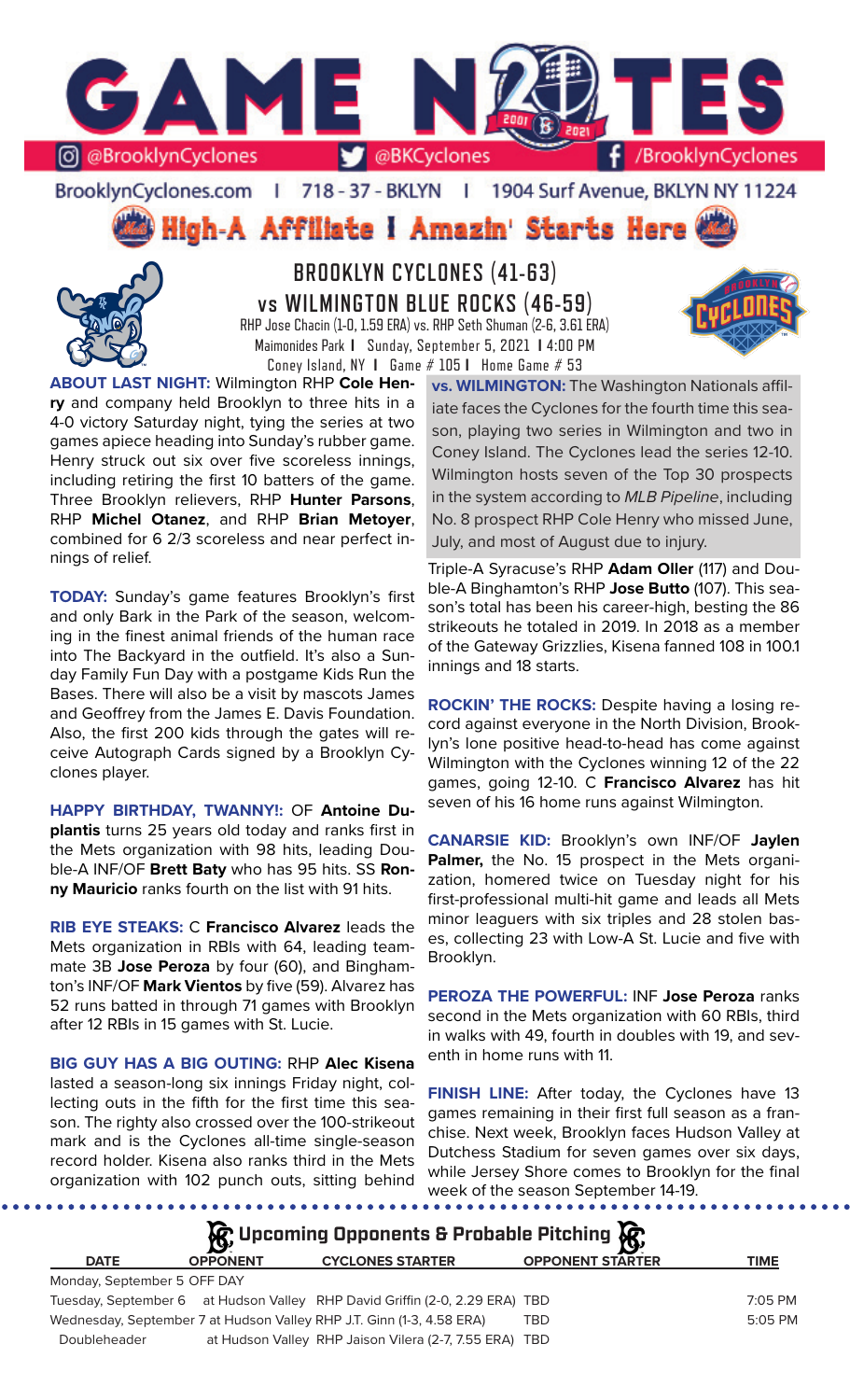| <b>SEPTEMBER 5 VS WILMINGTON</b> | <b>STARTING PITCHER</b>                                         |             | <b>PAGE 2</b> |
|----------------------------------|-----------------------------------------------------------------|-------------|---------------|
|                                  | <b>JOSE CHACIN</b>                                              |             | RHP           |
|                                  | Height: 6-4                                                     | Weight: 192 |               |
|                                  | Date of Birth: March 25, 1997                                   | Age: 24     |               |
|                                  | Hometown: Ciudad Bolivar, Venezuela                             |             |               |
|                                  | How Obtained: Signed as a minor league free agent, June 1, 2021 |             |               |
|                                  |                                                                 |             |               |
|                                  |                                                                 |             |               |
|                                  |                                                                 |             |               |

**PHASE II:** Jose Chacin makes his second start for the Cyclones after a brilliant start last Saturday night against Aberdeen. Chacin hit 94 mph and held the 'Birds to one run over  $\frac{DATE}{\sigma_{00}}$ 5 2/3 innings.

**FIRST CITI SEASON:** Jose signed a minor league deal with the Mets on June 1 of this year after being released by the Los Angeles Dodgers system in minor league spring training.

**ST. LUCIE:** Chacin made five starts with Low-A St. Lucie, posting a 3.86 ERA with 25 strikeouts, eight walks, and four home runs allowed in 28 innings.

**LA GUY:** The Venezuelan signed a deal with the Dodgers coming out of his home country in 2015, playing in the system for six years. Chacin reached Low-A Great Lakes in the Midwest League in 2019 before the pandemic shut down 2020.

| <b>OPP</b> | <b>DEC</b> | ΙP         | н              | R              | ER             | BB                                                     | ĸ              | ΗR             | <b>AVG</b> |
|------------|------------|------------|----------------|----------------|----------------|--------------------------------------------------------|----------------|----------------|------------|
| <b>ABD</b> | W          | 5.2        | $\overline{2}$ | 1              | 1              | 1                                                      | 5              | 0              | .105       |
|            |            |            |                |                |                |                                                        |                |                |            |
|            |            |            |                |                |                |                                                        |                |                | <b>AVG</b> |
| @ TAM      | L          | 4.2        | 6              | 6              | 5              | $\overline{2}$                                         | 3              | 1              | .226       |
| @ DUN      | L          | 5.1        | 4              | 4              | 4              | $\overline{2}$                                         | 5              | $\overline{2}$ | .212       |
| <b>PMB</b> | W          | 6.0        | 4              | 1              | 1              | $\overline{2}$                                         | 4              | 1              | .215       |
| @DBT       | W          | 6.0        | 7              | $\overline{2}$ | $\overline{2}$ | 1                                                      | 8              | $\Omega$       | .227       |
| <b>BRD</b> | W          | 6.0        | 3              | 0              | 0              | 1                                                      | 5              | $\Omega$       | .158       |
|            |            |            |                |                |                |                                                        |                |                |            |
| <b>OPP</b> | <b>DEC</b> | ΙP         | н              | R              | ER             | BB                                                     | ĸ              | ΗR             | <b>AVG</b> |
| <b>AST</b> |            | 2.0        | O              | $\Omega$       | O              | 0                                                      | 3              | $\Omega$       | .063       |
| @ NAT      |            | 4.0        |                | $\Omega$       | O              | 1                                                      | $\overline{2}$ | $\Omega$       | .077       |
| CAR        |            | 1.0        | O              | $\Omega$       | O              | 0                                                      | 0              | $\Omega$       | .071       |
| @ AST      | W          | 2.0        |                |                | 1              | 0                                                      | $\overline{2}$ | 1              | .091       |
| @ MRL      |            | 1.0        | $\Omega$       | 0              | 0              | 1                                                      | $\overline{2}$ | 0              | .000       |
|            | <b>OPP</b> | <b>DEC</b> | IP             | н              | R              | Low-A St. Lucie Mets<br>ER<br><b>FCL Mets (Rookie)</b> | BB             | κ              | ΗR         |

**2021 GAME-BY-GAME**

 **High-A Brooklyn Cyclones** 

| K%           | BB%                                     | HR/9       |
|--------------|-----------------------------------------|------------|
| 25%          | 5.0%                                    | 0.00       |
| <b>BABIP</b> | GB%                                     | <b>FIP</b> |
| .143         | 21.4%                                   | 2.53       |
|              | <b>CHACIN'S SEASON AND CAREER HIGHS</b> |            |
| 2021 Season  |                                         | Career     |

| 8 (8/1 at Daytona)       | <b>Strikeouts</b>            | 10 (8/23/19 vs. W. Michigan)   |
|--------------------------|------------------------------|--------------------------------|
| None                     | <b>Double Digit K Games</b>  | 1 (8/23/19 vs. W. Michigan)    |
| 7 (8/1 at Daytona)       | <b>High Hits, Game</b>       | 11 (2x,8/18/19 vs South Bend)  |
| 2 (8/14 at Dunedin)      | <b>High HR, Game</b>         | 2 (2x, 8/14/21 at Dunedin)     |
| 6 (8/21 at Tampa)        | <b>High Runs, Game</b>       | 9 (5/31/18 vs. Great Lakes)    |
| 2 (3x, 8/21 at Tampa)    | <b>High Walks, Game</b>      | 3 (4x, 6/11/19 at Lake County) |
| 6 IP (3x, vs Palm Beach) | <b>Innings Pitched, Game</b> | 8.0 (6/30/19 at Fort Wayne)    |
| None                     | <b>Complete Games</b>        | None                           |
| None                     | <b>Shutouts</b>              | None                           |
|                          |                              |                                |

|                          |                 | <b>CATCHER ERA</b>                         |                                                       |                |     |                       |            |       |            |            |
|--------------------------|-----------------|--------------------------------------------|-------------------------------------------------------|----------------|-----|-----------------------|------------|-------|------------|------------|
|                          | <b>NAME</b>     | G                                          |                                                       | ER             |     |                       | <b>INN</b> |       | <b>ERA</b> |            |
|                          | Alvarez         | 42                                         |                                                       | 197            |     |                       | 325.2      |       | 5.44       |            |
|                          | Campos          |                                            | 4                                                     |                | 11  |                       | 27         |       | 3.67       |            |
|                          | Gaddis          |                                            | 7                                                     | 17             |     | 61                    |            | 2.51  |            |            |
|                          | Mena            | 22                                         |                                                       | 77             |     |                       | 164        |       | 4.23       |            |
|                          | Senger          | 9                                          |                                                       | 44             |     |                       | 81         |       | 4.89       |            |
|                          | Uriarte         | 21                                         |                                                       | 82             |     |                       | 159.1      |       | 4.63       |            |
|                          |                 | <b>CYCLONES STARTING PITCHER BREAKDOWN</b> |                                                       |                |     |                       |            |       |            |            |
|                          | <b>STARTER</b>  |                                            | <b>GS Quality StartsRun SupportRS/Start BC Record</b> |                |     |                       |            |       |            |            |
|                          | Butto, Jose     | 10                                         |                                                       | 1              |     | 41                    |            | 4.1   | $4-6$      |            |
|                          | Chacin, Jose    | 1                                          |                                                       | $\mathbf 0$    |     | $\overline{4}$        |            | 4.0   | $1-0$      |            |
|                          | Ginn, J.T.      | $\overline{7}$                             |                                                       | 1              |     | 25                    |            | 3.6   | $2 - 5$    |            |
|                          | Grey, Connor    | 4                                          |                                                       | 1              |     | 21                    |            | 5.2   | $3-1$      |            |
|                          | Griffin, David  | 4                                          |                                                       | $\overline{2}$ |     | 19                    |            | 4.8   | $2 - 2$    |            |
|                          | Kisena, Alec    | 16                                         |                                                       | 1              | 81  |                       | 5.1        |       | $6-10$     |            |
|                          | Lasko, Justin   | 11                                         |                                                       | 6              | 44  |                       | 4.0        |       | $4 - 7$    |            |
|                          | Morris, Colby   | 1                                          |                                                       | $\mathbf 0$    |     | $\overline{4}$<br>4.0 |            | $O-1$ |            |            |
|                          | Opp, Cam        | 13                                         |                                                       | 1              |     | 46                    |            | 3.5   | $4 - 9$    |            |
|                          | Parsons, Hunter | 1                                          |                                                       | $\mathbf 0$    | 5   |                       | 5.0        |       | $1-0$      |            |
|                          | Rennie, Luc     | 7                                          |                                                       | $\mathbf 0$    |     | 23                    |            | 3.3   | $3-4$      |            |
|                          | Rojas, Oscar    | 4                                          |                                                       | $\Omega$       |     | 21                    |            | 5.3   | $1-3$      |            |
|                          | Syndergaard     | 1                                          |                                                       | $\mathbf 0$    |     | 5                     |            | 5.0   | $O-1$      |            |
|                          | Vilera, Jaison  | 18                                         |                                                       | $\mathbf 0$    |     | 92                    |            | 5.1   | $6 - 12$   |            |
|                          | Walker, Josh    | 4                                          |                                                       | 1              |     | 27                    |            | 6.8   | $3-1$      |            |
| <b>ITCHING BREAKDOWN</b> |                 |                                            |                                                       |                |     |                       |            |       |            |            |
|                          | W-L             | <b>ERA</b>                                 | IP                                                    | н              | R   | ER                    | <b>BB</b>  | ĸ     | HR         | <b>AVG</b> |
| <b>HOME</b>              | 26-26           | 3.73                                       | 459.0 394                                             |                | 217 | 190                   | 180        | 493   | 32         | .231       |
| ROAD                     | 15-37           | 5.42                                       | 418.2 425                                             |                | 291 | 252                   | 197        | 445   | 58         | .260       |
| <b>TOTAL</b>             | 41-63           | 4.48                                       | 877.2 819                                             |                | 508 | 437                   | 377        | 938   | 90         | .245       |

### **BULLPEN NOTES**

**BROOKLYN CYCLONES PITCHING** 

-RHP Brian Metoyer leads the team with a 35.4% strikeout rate, ranks first with a 0.91 WHIP, and a .200 BABIP. -RHP Willy Taveras ranks third on the team with a 30.9% strikeout rate and second with a 0.93 WHIP and 2.90 FIP.

**TOTAL 41-63 4.48 877.2 819 508 437 377 938 90 .245**

**W-L ERA IP H R ER BB K HR AVG**

STARTERS 18-42 5.07 470.1 474 294 265 162 473 63 .259 RELIEVERS 23-21 3.91 407.1 345 214 177 215 465 27 .228<br>TOTAL 41-63 4.48 877.2 819 508 437 377 938 90 .245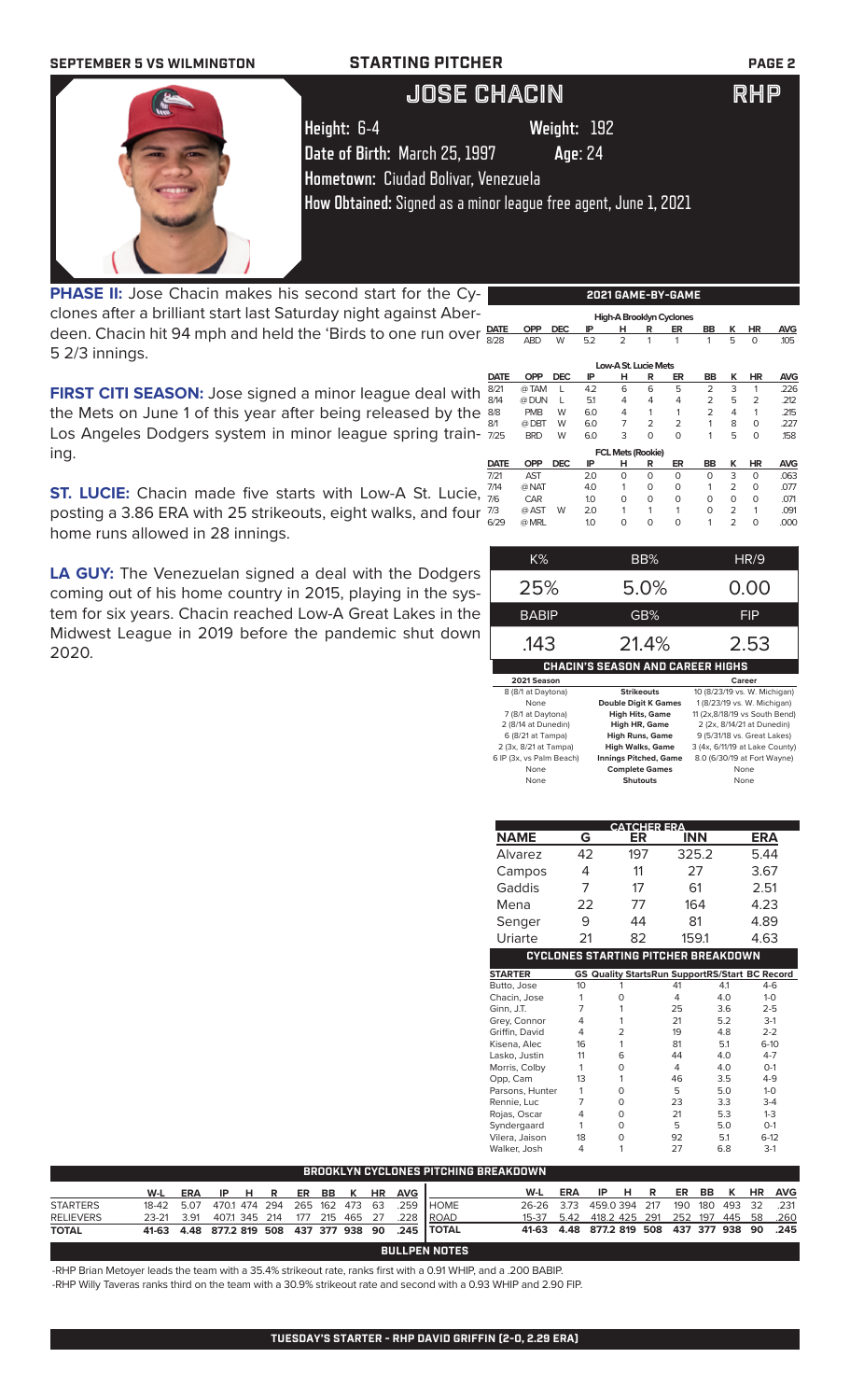| <b>SEPTEMBER 5 VS WILMINGTON</b>                                                               |                                                                                                                                                                        | <b>BATTING PAGES</b>                                                                                                                                                                                                                                                                                                                                                                                                                                                                                                                          | <b>PAGE 3</b>                                                                                                                                                                                                              |
|------------------------------------------------------------------------------------------------|------------------------------------------------------------------------------------------------------------------------------------------------------------------------|-----------------------------------------------------------------------------------------------------------------------------------------------------------------------------------------------------------------------------------------------------------------------------------------------------------------------------------------------------------------------------------------------------------------------------------------------------------------------------------------------------------------------------------------------|----------------------------------------------------------------------------------------------------------------------------------------------------------------------------------------------------------------------------|
| #30 FRANCISCO ALVAREZ - C                                                                      |                                                                                                                                                                        |                                                                                                                                                                                                                                                                                                                                                                                                                                                                                                                                               | .237, 17 HR, 52 RBI, .396 wOBA, wRC+ 141                                                                                                                                                                                   |
| Last Game: 0-3, BB<br><b>RISP:</b> 20-73 (.274)<br>Streak:                                     | Home: 21-120 (.175)<br><b>Road: 36-121 (.300)</b><br>vs. WIL: 22-73 (.301)                                                                                             | Last HR: 9/3 vs. Wilmington<br>Multi-Hit Games: 14 (8/31 vs. Wilmington)<br>Multi-RBI Games: 15 (9/3 vs. Wilmington)                                                                                                                                                                                                                                                                                                                                                                                                                          | Season High, Hits: 3 (3x, 8/10 at WIL)<br>Season High, Runs: 3 (3x, 7/6 at HV)<br><b>Season High, RBI: 4 (2x, 8/10 at WIL)</b><br>Season High, SB: 1 (5x, 8/31 vs. WIL)                                                    |
|                                                                                                | No. 38 prospect in the game according to MLB Pipeline<br>• Non-roster invitee to Mets Spring TrainingSigned with NYM as NDFA on July 2, 2018                           | • Enters his fourth year in the Mets organizationCalled up from Low-A St. Lucie on Monday, May 2419 years old, turning 20 on November 19<br>• Ranks as the No. 1 prospect in the Mets system according to both MLB Pipeline and Baseball AmericaRanked as No. 4 catching prospect in baseball and the<br>• Hit .417 (20-48) with five doubles, two home runs, and 12 RBIs in 15 games with St. LucieStruck out seven times and walked 15went 2-for-4 in stolen bases                                                                          |                                                                                                                                                                                                                            |
| #9<br>ZACH ASHFORD - OF                                                                        |                                                                                                                                                                        |                                                                                                                                                                                                                                                                                                                                                                                                                                                                                                                                               | .238, 1 HR, 15 RBI, .322 wOBA, wRC+ 95                                                                                                                                                                                     |
| <b>Last Game: 1-4, 2B</b><br><b>RISP:</b> 16-50 (.320)<br><b>Streak: 3 G (3-9)</b>             | Home: 23-102 (.225)<br>Road: 21-83 (.253)<br>vs. WIL: 11-37 (.297)                                                                                                     | Last HR: 5/23 vs. Hudson Valley<br>Multi-Hit Games: 8 (8/20 at Hudson Valley)<br>Multi-RBI Games: 3 (7/24 vs. Wilmington)                                                                                                                                                                                                                                                                                                                                                                                                                     | Season High, Hits: 2 (7x, 8/8 vs. HV)<br>Season High, Runs: 2 (6/6 at JS)<br>Season High, RBI: 2 (3x, 7/24 vs. WIL)<br><b>Season High, SB:</b> 1 (3x, 7/7 at HV)                                                           |
|                                                                                                | • Drafted by the Mets out of Fresno State in the 6th round of the 2019 MLB Draft                                                                                       | Enters his third year in the Mets organizationCalled up from Low-A St. Lucie on Saturday, May 22<br>• Hit .340 (17-50) in 14 games with the St. Lucie Mets in 2021, collecting three doubles and six walks with a stolen base<br>• Spent his first few games as a pro with Brooklyn in 2019, hitting .136 in 16 games before being sent to the GCL Mets (37 G, .295/2/23/.413)                                                                                                                                                                |                                                                                                                                                                                                                            |
| #11<br><b>CODY BOHANEK - INF</b><br>Last Game: 0-2. BB<br><b>RISP:</b> 4-43 (.093)<br>Streak:  | Home: 17-87 (.195)<br><b>Road: 13-81 (.160)</b><br>vs. WIL: 8-48 (.167)                                                                                                | Last HR: 8/29 vs. Aberdeen<br>Multi-Hit Games: 4 (6/27 vs. Jersey Shore)<br>Multi-RBI Games: 3 (7/15 vs. Jersey Shore)                                                                                                                                                                                                                                                                                                                                                                                                                        | .184, 6 HR, 18 RBI, .306 wOBA, wRC+ 87<br>Season High, Hits: 3 (5/5 at Asheville)<br>Season High, Runs: 2 (3x, 9/3 vs. WIL)<br><b>Seaon High, RBI:</b> 2 (4x, 8/26 vs. ABD)<br><b>Season High, SB:</b> 1 (2x, 6/27 vs. JS) |
| 48 OSCAR CAMPOS - C                                                                            | exchange for OF Ross Adolph, INF Luis Santana, and C Scott Manea<br>• Broke camp with Brooklyn: 5 G, .313/.500/.500 with a home run a two RBIs before the call up      | • Returns from Triple-A Syracuse 5/12-6/8, 6/24, 8/6-8/25: 34 G, .191/.351/.292/.643 with four doubles, one triple, one home run, and six RBIs with 17 walks<br>• Originally drafted by Houston in the 30th round of the 2017 MLB Draft from the University of Illinois-Chicago                                                                                                                                                                                                                                                               | .200, 0 HR, 0 RBI, .180 w0BA, wRC+ 8                                                                                                                                                                                       |
| <b>Last Game: DNP</b>                                                                          | <b>Home: 2-6</b>                                                                                                                                                       | Last HR:                                                                                                                                                                                                                                                                                                                                                                                                                                                                                                                                      | Season High, Hits: 1 (2x 8/29 vs. Aberdeen)                                                                                                                                                                                |
| <b>RISP: 0-2</b><br><b>Streak:</b> 1 G (2-4)                                                   | <b>Road: 0-4</b><br>vs. WIL: 0-0                                                                                                                                       | <b>Multi-Hit Games:</b><br><b>Multi-RBI Games:</b>                                                                                                                                                                                                                                                                                                                                                                                                                                                                                            | <b>Season High, Runs:</b><br>Season High, RBI:<br>Season High, SB:                                                                                                                                                         |
|                                                                                                |                                                                                                                                                                        |                                                                                                                                                                                                                                                                                                                                                                                                                                                                                                                                               |                                                                                                                                                                                                                            |
| Megill.<br>#8<br><b>ANTOINE DUPLANTIS - OF</b>                                                 | Quad Cities in the Midwest Leagueelected free agency following the 2020 year.                                                                                          | · Signed by the Mets on August 20 from the Tri-City ValleyCats of the Frontier League, hitting .305/.322/.405 in 63 games with 17 doubles, three triples, three HR<br>• Came up through the Houston Astros system since 2014, spending six games in 2019 with Triple-A Round Rock. Spent the majority of the season with Low-A<br>• Played for Tri-City in the Houston system in 2018, facing the Brooklyn Cyclones in the NY-Penn League going 4-11Faced current Mets big leaguer RHP Tylor                                                  | .256, 5 HR, 32 RBI, .307 wOBA, wRC+ 88                                                                                                                                                                                     |
| Last Game: 0-3. BB<br><b>RISP:</b> 22-78 (.282)<br>Streak:                                     | Home: 38-179 (.212)<br><b>Road: 60-200 (.300)</b><br>vs. WIL: 27-93 (.290)                                                                                             | Last HR: 7/22 vs. Wilmington<br>Multi-Hit Games: 26 (9/3 vs. Wilmington)<br>Multi-RBI Games: 6 (9/3 vs. Wilmington)                                                                                                                                                                                                                                                                                                                                                                                                                           | Season High, Hits: 4 (2x, 7/22 vs. WIL)<br>Season High, Runs: 4 (5/16 at Greenville)<br><b>Season High, RBI:</b> 3 (3x, 8/6 vs. HV)<br>Season High, SB: 1 (6x, 8/20 at HV)                                                 |
| finished a season at LSU hitting lower than .316                                               | • Recorded eight outfield assists in 47 games to lead Brooklyn in 2019                                                                                                 | · Enters his third year in the Mets organization  Spent his draft year with Brooklyn and scored the game-winning run against Lowell in the 2019 NYPL Championship<br>• Finished his LSU career with 359 hits, most in school history and second-most in SEC history behind fellow Mets MiLB outfielder Jake Mangum (383 hits)Never                                                                                                                                                                                                            |                                                                                                                                                                                                                            |
|                                                                                                |                                                                                                                                                                        | • Mets 12th round pick, 2019Also drafted in the 19th round by Cleveland in 2018Brother Armond, holds the world record in the pole vault with a height of 6.18m.                                                                                                                                                                                                                                                                                                                                                                               |                                                                                                                                                                                                                            |
| #7<br><b>NIC GADDIS - C/3B</b><br>Last Game: 0-3<br><b>RISP:</b> 5-15 (.333)<br><b>Streak:</b> | <b>Home: 2-26 (.077)</b><br><b>Road: 4-16</b><br>vs. WIL: 6-29 (.207)                                                                                                  | Last HR: 7/24 vs. Wilmington<br>Multi-Hit Games: 1 (8/10 at Wilmington)<br>Multi-RBI Games: 3 (8/15 at Wilmington)                                                                                                                                                                                                                                                                                                                                                                                                                            | .163, 2 HR, 8 RBI, .378 wDBA, wRC+ 124<br>Season High, Hits: 2 (8/10 at Wilmington)<br>Season High, Runs: 2 (8/10 at Wilmington)<br>Season High, RBI: 3 (8/10 at Wilmington)<br>Season High, SB:                           |
|                                                                                                | • Hit a combined .192 across 40 games in 2019 with Brooklyn and the GCL Mets                                                                                           | • Enters his third year in the Mets organizationReceived from Low-A St. Lucie on Saturday, July 17 when C Juan Uriarte was placed on the temp. inactive list<br>• Hit .250 (20-80) with a .421 OBP in 25 games with St. Lucie, hitting three home runs (a career-high) from his two in 2019.<br>• Returns to Coney Island where he was a member of the 2019 Cyclones for 15 games before being transferred to the GCL Mets.<br>• Drafted by the Mets in the 16th round of the 2019 MLB Draft out of Jacksonville StateHails from Trenton, GA. |                                                                                                                                                                                                                            |
| #10 LUIS GONZALEZ - INF                                                                        |                                                                                                                                                                        |                                                                                                                                                                                                                                                                                                                                                                                                                                                                                                                                               | .269, 5 HR, 21 RBI, .317 wOBA, wRC+ 93                                                                                                                                                                                     |
| Last Game: 1-4<br><b>RISP:</b> 13-44 (.295)<br><b>Streak: 2G (2-7)</b>                         | Home: 24-84 (.286)<br><b>Road:</b> 22-87 (.252)<br>vs. WIL: 19-52 (.365)                                                                                               | Last HR: 8/28 vs. Aberdeen<br>Multi-Hit Games: 11 (8/28 vs. Aberdeen)<br>Multi-RBI Games: 5 (9/3 vs. Wilmington)                                                                                                                                                                                                                                                                                                                                                                                                                              | Season High, Hits: 4 (3x, 8/28 vs. ABD)<br>Season High, Runs: 3 (3x 8/10 at WIL)<br>Season High, RBI: 2 (6x, 9/3 vs. WIL)<br><b>Season High, SB: 1 (7/22 vs. WIL)</b>                                                      |
| • Signed with the Reds in September of 2012.                                                   | • Played three games with Low-A St. Lucie, going 3-12 with a double.<br>• Career .253 hitter in 587 games and 2,151 at-bats with Cincinnati and New York farm systems. | • Enters his first season in the Mets organization, signing a minor league deal with New York on May 30, 2021.<br>• Spent seven seasons in the Cincinnati farm system, reaching as high as Triple-A Louisville in 2019.                                                                                                                                                                                                                                                                                                                       |                                                                                                                                                                                                                            |
| #2<br><b>RONNY MAURICIO - INF</b><br>Last Game: 0-3. BB                                        | Home: 38-175 (.217)                                                                                                                                                    | Last HR: 8/24 vs. Aberdeen                                                                                                                                                                                                                                                                                                                                                                                                                                                                                                                    | .241, 17 HR, 59 RBI, .315 WOBA, WRC+ 93<br>Season High, Hits: 3 (5x, 8/24 vs. ABD)                                                                                                                                         |

• Named a South Atlantic League mid-season All-Star with Columbia (A) in 2019

• Won the 2018 GCL Mets Sterling Award, given to the team's most valuable player...Signed with the Mets as a 16-year-old on July 2, 2017.

# **Last Game:** DNP **Home:** 1-18 **Last HR: Season High, Hits:** 2 (8/10 at WIL) **# 14 TANNER MURPHY - OF**<br>
Last HR: **.171, 0 HR, 3 RBI, .284 wOBA, wRC+ 66**<br>
RISP: 4-14 (.286) Road: 6-23 **Road: 6-23** Multi-Hit Games: 1 (8/10 at Wilmington) Season High, Runs: 1 (2x, 8/10 at WIL)

**RISP:** 4-14 (.286) **Road:** 6-23 **Multi-Hit Games:** 1 (8/10 at Wilmington) **Season High, Runs:** 1 (2x, 8/10 at WIL) **Streak: vs. WIL:** 4-15 **Multi-RBI Games:** 1 (8/10 at Wilmington) **Season High, Hits: 2 (8/10 at WIL)**<br>**Season High, Hits: 2 (8/10 at WIL)**<br>**Season High, RBI: 2 (8/10 at WIL)**<br>**Season High, SB: 1 (8/21 at WIL)** 

• Enters his third year in the Mets organization...promoted from Low-A St. Lucie on Friday, August 6

• Played 25 games (four with FCL Mets) and 21 with Low-A St. Lucie, hitting a combined .195 with a .316 OBP, hitting three home runs and driving in 14 runs

• Spent his first professional season with the Rookie-level Kingsport Mets in the Appalachian League, hitting. 201 in 40 games • Drafted by the Mets in the 18th round of the 2019 MLB Draft out of the University of North Florida...Born and raised in Memphis, TN.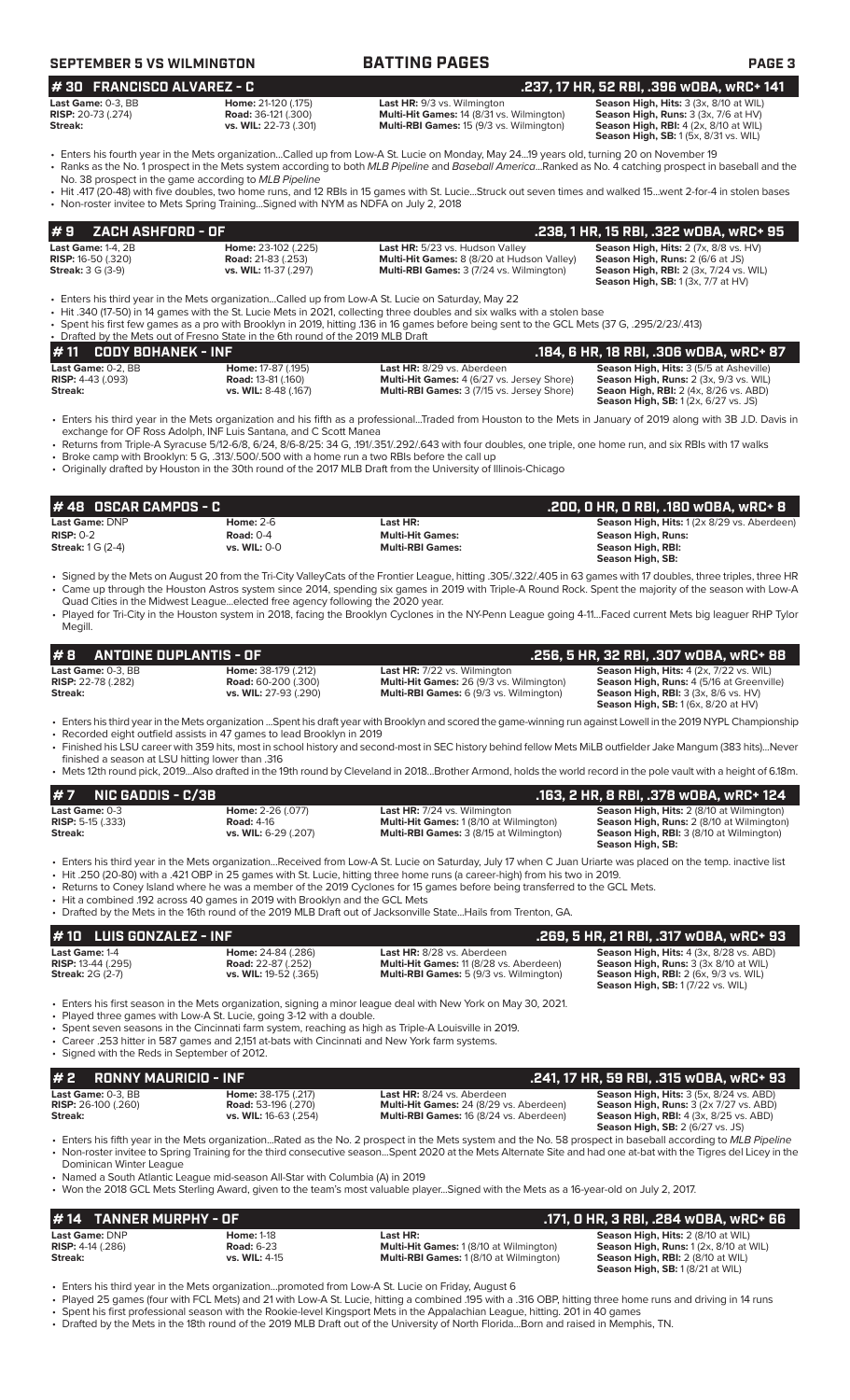# **SEPTEMBER 5 VS WILMINGTON BATTING PAGES PAGE 4**

### **# 22** JAYLEN PALMER - INF/OF<br>
Last HR: 8/31 vs. Wilmington **.226, 3 HR, 13 RBI, .358 wOBA, wRC+ 112**<br>
RISP: 6-25 (.240) RISP: 6-25 (.240) Road: 11-43 (.256) Multi-Hit Games: 4 (9/3 vs. Wilmington) Reason High, Runs: 2 (4x **Last Game:** 1-3 **Home:** 10-46 (.217) **Last HR:** 8/31 vs. Wilmington **Season High, Hits:** 3 (8/13 at WIL) **RISP:** 6-25 (.240) **Road:** 11-43 (.256) **Multi-Hit Games:** 4 (9/3 vs. Wilmington) **Season High, Runs:** 2 (4x, 8/31 vs. WIL) **Streak: 1.240)**<br> **Streak: 2 G (3-7)**<br> **Streak: 2 G (3-7)**<br> **Streak: 2 G (3-7)**<br> **Vs. WIL:** 12-39 (.308)<br> **Multi-RBI Games:** 5 (9/3 vs. Wilmington)

**Season High, RBI:** 3 (2x 8/31 vs. WIL)<br>**Season High, SB:** 1 (4x, 8/18 at HV)

• Enters his fourth year in the Mets organization...No. 11 prospect in the Mets system, according to *MLB Pipeline*...Promoted to High-A Brooklyn on 8/3. • Stole 23 bases for Low-A St. Lucie (departs the league as the third-highest total in Low-A Southeast).

• Hit .276/.378/.386 across 66 games with St. Lucie in 2021, collecting 13 doubles, four triples, and two home runs with 24 RBIs.

• Lowered his strikeout rate from 40% in 2019 with Kingsport to 28% with St. Lucie.

• Drafted in the 22nd round of the 2018 MLB Draft out of Holy Cross (NY) High School in Flushing...\$200K signing bonus

| #4                                                                       | <b>JOSE PEROZA - INF</b>                                                                                                                                                                                                                                                                                                                                                                                                                                                        |                                                                                                                                                                                  |                                                                                                                                                                                                                                                                                                                                                                                 | .256, 2 HR, 8 RBI, .386 wOBA, wRC+ 129                                                                                                                                  |  |  |  |  |  |
|--------------------------------------------------------------------------|---------------------------------------------------------------------------------------------------------------------------------------------------------------------------------------------------------------------------------------------------------------------------------------------------------------------------------------------------------------------------------------------------------------------------------------------------------------------------------|----------------------------------------------------------------------------------------------------------------------------------------------------------------------------------|---------------------------------------------------------------------------------------------------------------------------------------------------------------------------------------------------------------------------------------------------------------------------------------------------------------------------------------------------------------------------------|-------------------------------------------------------------------------------------------------------------------------------------------------------------------------|--|--|--|--|--|
| Last Game: DNP<br><b>RISP:</b> 5-20 $(.250)$<br><b>Streak:</b> 1 G (2-4) |                                                                                                                                                                                                                                                                                                                                                                                                                                                                                 | Home: 11-35 (.314)<br><b>Road: 10-40 (.250)</b><br>vs. WIL: 6-32 (.188)                                                                                                          | Last HR: 8/24 vs. Aberdeen<br><b>Multi-Hit Games:</b> 6 (9/3 vs. Wilmington)<br>Multi-RBI Games: 3 (8/24 vs. Aberdeen)                                                                                                                                                                                                                                                          | Season High, Hits: 2 (6x, 8/27 vs. ABD)<br>Season High, Runs: 2 (8/18 at HV)<br><b>Season High, RBI:</b> 3 (2x, 8/24 vs. ABD)<br>Season High, SB:                       |  |  |  |  |  |
|                                                                          | . Enters his sixth year in the Mets organizationpromoted to Brooklyn on 8/3 from Low-A St. Lucie.<br>• Hit .274 with seven home runs and 47 RBIs across 64 games with Low-A St. Lucie this season.<br>• Part of Brooklyn's 2019 New York-Penn League Championship Team.<br>• 2021 marks his first full-season assignment after short season assignments with GCL Mets and the NYPL.<br>• Signed as non-drafted international free agent signing on July 2, 2016 from Venezuela. |                                                                                                                                                                                  |                                                                                                                                                                                                                                                                                                                                                                                 |                                                                                                                                                                         |  |  |  |  |  |
| #19                                                                      | <b>LUKE RITTER - INF</b>                                                                                                                                                                                                                                                                                                                                                                                                                                                        |                                                                                                                                                                                  |                                                                                                                                                                                                                                                                                                                                                                                 | .232, 11 HR, 37 RBI, .319 wOBA, wRC+ 95                                                                                                                                 |  |  |  |  |  |
| <b>RISP:</b> 12-59 (.203)<br>Streak:                                     | <b>Last Game: 0-4, 3 Ks</b>                                                                                                                                                                                                                                                                                                                                                                                                                                                     | Home: 15-90 (.167)<br><b>Road: 34-118 (.288)</b><br>vs. WIL: 7-39 (.179)                                                                                                         | <b>Last HR: 7/6 at Hudson Valley</b><br>Multi-Hit Games: 13 (8/27 vs. Aberdeen)<br>Multi-RBI Games: 9 (8/19 at Hudson Valley)                                                                                                                                                                                                                                                   | Season High, Hits: 3 (5/11 at Greenville)<br>Season High, Runs: 2 (3x, 7/6 at HV)<br>Season High, RBI: 6 (6/20 at Wilmington)<br>Season High, SB: 1(5/12 at Greenville) |  |  |  |  |  |
|                                                                          |                                                                                                                                                                                                                                                                                                                                                                                                                                                                                 | • Led Brooklyn in 2019 in games played (68), runs (39), doubles (15), and walks (33)<br>• Played linebacker at Rockhurst High School and set the school record with 184 tackles. | • Enters his third year in the Mets organizationWon a New York-Penn League title with Brooklyn in 2019<br>• Missed 32 games with a broken bone in his left handWent on the IL after July 7 when he suffered the injury mid-game at Hudson Valley<br>• Mets 7th-round pick in 2019 from Wichita StateAlso drafted by the Minnesota Twins in the 37th round of the 2018 MLB Draft |                                                                                                                                                                         |  |  |  |  |  |
|                                                                          | <b>JOE SUOZZI - OF</b>                                                                                                                                                                                                                                                                                                                                                                                                                                                          |                                                                                                                                                                                  |                                                                                                                                                                                                                                                                                                                                                                                 | .190, 1 HR, 6 RBI, .346 w0BA, wRC+ 103                                                                                                                                  |  |  |  |  |  |

| Last Game: DNP               | <b>Home:</b> 5-32   | <b>Last HR:</b> 7/16 vs. Jersey Shore            | <b>Season High, Hits: 2 (7/28 at JS)</b>               |
|------------------------------|---------------------|--------------------------------------------------|--------------------------------------------------------|
| <b>RISP:</b> $4-19$ $(.211)$ | <b>Road: 3-10</b>   | <b>Multi-Hit Games: 1(7/28 at Jersey Shore)</b>  | <b>Season High, Runs: 2 (7/27 at JS)</b>               |
| Streak:                      | <b>vs. WIL: 2-9</b> | <b>Multi-RBI Games: 2 (8/5 vs. Jersey Shore)</b> | <b>Season High, RBI:</b> $2$ ( $2x$ , $8/5$ vs. $HV$ ) |
|                              |                     |                                                  | Season High, SB:                                       |
|                              |                     |                                                  |                                                        |

• Enters his third year in the Mets organization...received from Low-A St. Lucie on July 13

• Hit .292 with a .372 on-base percentage in 30 games with the Mets...posted a wRC+112, hitting four doubles and two home runs

• Signed by the Mets on June 15, 2020 out of Boston College

• Attended Chaminade High School in Mineola, NY • His father, Tom Suozzi, is the former Nassau County Executive and current U.S. House of Representatives member of NY's 3rd district (Nassau, Suffolk, Queens)

| # 12 JEREMY VASOUEZ - INF |                           |                                                   | .273, 7 HR, 28 RBI, .371 wOBA, wRC+ 129       |
|---------------------------|---------------------------|---------------------------------------------------|-----------------------------------------------|
| Last Game: DNP            | <b>Home: 24-81 (.296)</b> | <b>Last HR:</b> 8/18 at Hudson Valley             | Season High, Hits: 2 (7x, 8/8 vs. HV)         |
| <b>RISP:</b> 11-39 (.282) | <b>Road:</b> 20-81 (.250) | <b>Multi-Hit Games:</b> 9 (8/15 at Wilmington)    | Season High, Runs: 2 (3X 8/7 vs. HV)          |
| <b>Streak: 2 G (2-7)</b>  | vs. WIL: 12-38 (.316)     | <b>Multi-RBI Games: 7 (8/21 at Hudson Valley)</b> | <b>Season High, RBI: 3 (2x, 7/24 vs. WIL)</b> |
|                           |                           |                                                   | <b>Season High, SB: 1 (7/2 at ABD)</b>        |

• Enters his fifth season in the Mets organization...Received from Double-A Binghamton on June 22

• Played 32 games with the RumblePonies this season, hitting .171 (18-105) with one double, one home run, and 11 RBIs.<br>• Played with Brooklyn in 2017 hitting 225 with one home run and eight RBIs in 31 games

Played with Brooklyn in 2017, hitting .225 with one home run and eight RBIs in 31 games.

• Drafted by the Mets in the 28th round of the 2017 MLB Draft from Nova Southeastern in his home state of Florida...Is from Palm City, FL.

|      |                                           |                         |           | Hardest Hit Balls - 2021 (not all games listed- from available Trackman data) |      |                                   |                         |           |                        |
|------|-------------------------------------------|-------------------------|-----------|-------------------------------------------------------------------------------|------|-----------------------------------|-------------------------|-----------|------------------------|
| Date | Player                                    | <b>Opponent</b>         | Exit Velo | Result                                                                        | Date | Player                            | <b>Opponent</b>         | Exit Velo | Result                 |
| 8/12 | Francisco Alvarez                         | at Wilmington           | 112.8     | <b>Home Run</b>                                                               | 6/22 | Brett Baty                        | vs. Jersev Shore        | 109.2     | Double                 |
| 6/12 | Francisco Alvarez vs. Hudson Valley 112.5 |                         |           | Double                                                                        | 6/15 | <b>Francisco Alvarez</b>          | at Wilmington           | 109.2     | Single                 |
| 6/11 | Brett Baty                                | vs. Hudson Valley 111.2 |           | <b>Ground Out</b>                                                             | 6/1  | Francisco Alvarez at Jersey Shore |                         | 109.0     | Home Run               |
| 6/29 | Ronny Mauricio                            | at Aberdeen             | 110.4     | Sinale                                                                        | 8/29 | Ronny Mauricio                    | vs. Aberdeen            | 109.0     | <b>Ground Ball Out</b> |
| 8/21 | Francisco Alvarez                         | at Hudson Vallev        | 110.3     | Ground Out                                                                    | 5/25 | Francisco Alvarez                 | vs. Aberdeen            | 109       | Single                 |
| 8/12 | Ronny Mauricio                            | at Wilmington           | 109.9     | Line Out                                                                      | 8/6  | Ronny Mauricio                    | vs. Hudson Valley 108.7 |           | <b>Home Rune</b>       |
| 7/3  | Luis Gonzalez                             | at Aberdeen             | 109.9     | Ground Out                                                                    | 6/5  | <b>Francisco Alvarez</b>          | at Jersev Shore         | 108.7     | <b>Ground Ball Out</b> |
| 6/1  | Adrian Hernandez                          | at Jersev Shore         | 109.8     | <b>Home Run</b>                                                               | 6/2  | Francisco Alvarez                 | at Jersev Shore         | 108.7     | Single                 |
| 6/6  | Francisco Alvarez                         | at Jersev Shore         | 109.7     | Single                                                                        | 7/13 | Brett Baty                        | at Hudson Valley        | 108.7     | Single                 |
| 8/28 | Ronny Mauricio                            | vs. Aberdeen            | 109.6     | Line Out                                                                      | 7/22 | Ronny Mauricio                    | vs. Wilminaton          | 108.1     | <b>Home Run</b>        |
| 6/1  | Ronny Mauricio                            | at Jersey Shore         | 109.6     | Triple                                                                        | 8/6  | <b>Francisco Alvarez</b>          | vs. Hudson Vallev 107.7 |           | <b>Ground Ball Out</b> |

# **Recent Home Run Chart**

| Date | Player                   | Exit Velo<br><b>Opponent</b> | Launch Angle | Distance  |      | Jose Peroza              | at Hudson Valley          |             |      |         |
|------|--------------------------|------------------------------|--------------|-----------|------|--------------------------|---------------------------|-------------|------|---------|
| 7/31 | Francisco Alvarez        | at Jersev Shore              |              |           |      | Jeremy Vasquez           | at Hudson Valley          |             |      |         |
| 8/7  | Ronny Mauricio           | vs. Hudson Valley 108.7      | 21           | 371ft ft. | 8/19 | Jose Peroza              | at Hudson Valley          |             |      |         |
| B/B  | Francisco Alvarez        | vs. Hudson Vallev            |              |           |      | Ronny Mauricio           | at Hudson Valley          |             |      |         |
|      | Jeremy Vasquez           | vs. Hudson Valley93.6 mph    | 33.6         | 341 ft.   | 8/21 | Jose Peroza              | at Hudson Valley102.7 mph |             | 29.9 | 394 ft. |
| 8/9  | Jeremy Vasquez           | vs. Hudson Valley101.1 mph   | 29.2         | 405 ft.   | 8/24 | Ronny Mauricio           | vs. Aberdeen              | 93.8 mph    | 35.9 | 343 ft. |
| 8/10 | Francisco Alvarez        | at Wilmington 112.8 mph      | 27.2         | 416 ft.   |      | Jose Peroza              | vs. Aberdeen              | $104.1$ mph | 45.8 | 344 ft. |
|      | Nic Gaddis               | at Wilmington 97.5 mph       | 27.8         | 388 ft.   | 8/25 | Jaylen Palmer            | vs. Aberdeen              |             |      |         |
|      | Luis Gonzalez            | at Wilmington 102.6 mph      | 31.1         | 442 ft.   | 8/26 | Cody Bohanek             | vs. Aberdeen              | $101$ mph   | 27   | 335 ft. |
| 8/12 | Francisco Alvarez        | at Wilmington 101.5 mph      | 26.9         | 398 ft.   | 8/28 | Luis Gonzalez            | vs. Aberdeen              | 95 mph      | 35   | 349 ft. |
| 8/15 | <b>Francisco Alvarez</b> | at Wilmington                |              |           | 8/29 | Cody Bohanek             | vs. Aberdeen              | $101$ mph   | 32   | 396 ft. |
| 8/18 | <b>Francisco Alvarez</b> | at Hudson Valley             |              |           | 9/3  | <b>Francisco Alvarez</b> | vs. Wilmington 105 mph    |             | 32   | 428 ft. |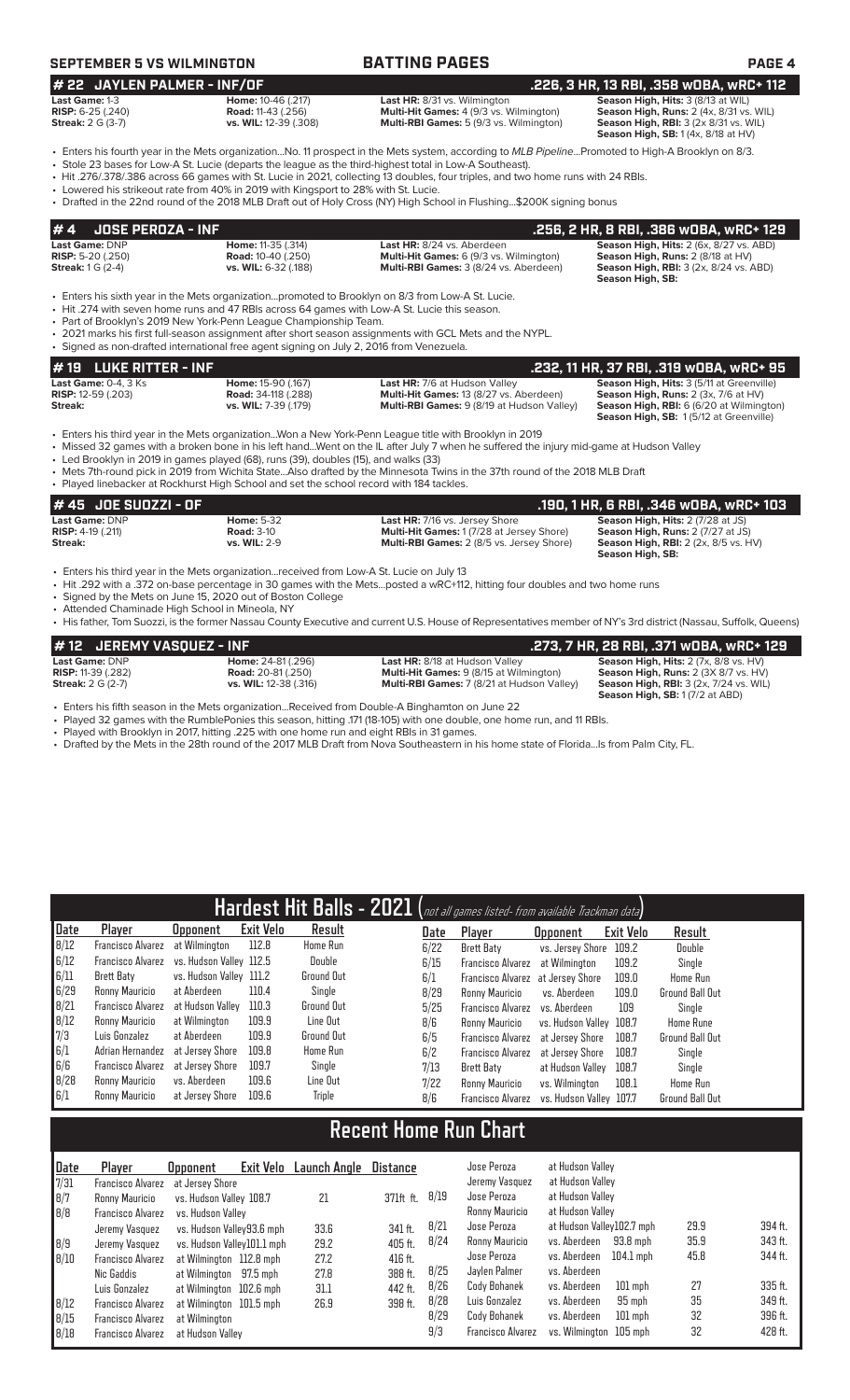| <b>SEPTEMBER 5 VS WILMINGTON</b>                                                                                                                                                                                                                                                                                                                                                                                                                                      | <b>BULLPEN PAGE</b>                                                                     |                                                                                                                        |                                                                       |                                                                                                                                     |                                                                               |                                                                       |                                                                              | <b>PAGE 5</b>                                                         |
|-----------------------------------------------------------------------------------------------------------------------------------------------------------------------------------------------------------------------------------------------------------------------------------------------------------------------------------------------------------------------------------------------------------------------------------------------------------------------|-----------------------------------------------------------------------------------------|------------------------------------------------------------------------------------------------------------------------|-----------------------------------------------------------------------|-------------------------------------------------------------------------------------------------------------------------------------|-------------------------------------------------------------------------------|-----------------------------------------------------------------------|------------------------------------------------------------------------------|-----------------------------------------------------------------------|
| #46<br><b>JOSH HEJKA - RHP</b><br>Last App: 9/2 vs. WIL<br><b>Last Loss:</b>                                                                                                                                                                                                                                                                                                                                                                                          | 18.6 K%, 5.1 BB%, 3.28 ERA, 24 G<br><b>SV/OP (Last):</b> 1/2 (7/20 vs. WIL)<br>Holds: 3 |                                                                                                                        | <b>LAST FIVE APPEARANCES</b>                                          | <b>JOSH HEJKA</b>                                                                                                                   |                                                                               |                                                                       |                                                                              |                                                                       |
| <b>Leadoff: 15-42</b><br>Inherited Runners/Stranded: 24/13<br>• Returns to Brooklyn after spending time with Binghamton (6/3-6/9) and Syracuse (6/10-6/18).<br>• Enters his third year in the Mets organizationWon a 2019 NYPL title with Brooklyn, splitting time<br>with the Cyclones and Kingsport Mets<br>Signed as a minor league free agent in mid-summer after pitching in six games with the Westside •<br>Wolly Mammoths in the United Shore Baseball League |                                                                                         | DATE<br>OPP<br>8/15<br>@ WIL<br>8/18<br>@ HV<br>8/24 vs. ABD<br>8/28 vs. ABD<br>9/2<br>@ WIL                           | IP<br>DEC.<br>2.0<br>2.1<br>2.2<br>H<br>1.1<br>1.1                    | н<br>R<br>$\overline{4}$<br>$\mathbf{1}$<br>$\overline{2}$<br>$\mathbf{1}$<br>2<br>$\circ$<br>2<br>0<br>$\mathbf{1}$<br>$\mathbf 0$ | ER<br>$\mathbf{1}$<br>$\mathbf{1}$<br>$\circ$<br>$\circ$<br>$\circ$           | BB<br>$\mathbf{1}$<br>$\overline{2}$<br>$\circ$<br>$\circ$<br>$\circ$ | Κ<br>2<br>3<br>$\overline{2}$<br>1<br>$\circ$                                | <b>HR</b><br>$\circ$<br>$\circ$<br>$\circ$<br>$\circ$<br>$\mathsf O$  |
| . Pitched all four years at Johns Hopkins, switching to submarine later in his career.<br>#5<br><b>BRIAN METOYER - RHP</b>                                                                                                                                                                                                                                                                                                                                            | 35.4 K%, 12.4 BB%, 2.18 ERA, 21 G                                                       |                                                                                                                        |                                                                       | <b>BRIAN METOYER</b>                                                                                                                |                                                                               |                                                                       |                                                                              |                                                                       |
| Last App: 9/4 vs. WIL Last Loss: 8/25 vs. ABD<br>Leadoff: 5-26, 3 BB, HBPInherited Runners/Stranded: 8/7<br>. Enters his fourth year in the Mets orgWon a New York Penn League title with Brooklyn in 2019<br>• Struck out 40 batters over 28.2 innings with BrooklynSpent his first professional season with                                                                                                                                                         | <b>SV/OP (Last):</b> 1/1 (6/3 at JS)<br>Holds:                                          | DATE<br>OPP<br>8/21<br>@ HV<br>8/25<br>vs. ABD<br>8/27 vs. ABD<br>8/31<br>vs. ABD<br>9/4<br>vs. WIL                    | IP<br><b>DEC</b><br>2.0<br>1.0<br>L<br>W<br>2.0<br>1.0<br>2.0         | Н<br>R<br>2<br>$\mathbf{1}$<br>$\circ$<br>$\mathbf{1}$<br>$\overline{1}$<br>0<br>$\mathsf O$<br>$\mathsf O$<br>$\overline{1}$<br>0  | ER<br>$\mathbf{1}$<br>$\circ$<br>$\circ$<br>$\circ$<br>$\circ$                | BB<br>3<br>$\circ$<br>0<br>$\mathsf O$<br>$\circ$                     | К<br>$\overline{2}$<br>$\mathbf{1}$<br>$\overline{2}$<br>$\overline{2}$<br>3 | HR<br>$\mathbf{1}$<br>$\circ$<br>$\circ$<br>$\circ$<br>$\circ$        |
| <b>GCL Mets and Kingsport Mets</b><br>• Joins Ronnie Robbins (30th, 1981 - Toronto) as the only two LSU-Alexandria Generals to be                                                                                                                                                                                                                                                                                                                                     |                                                                                         |                                                                                                                        |                                                                       | <b>LUIS MONTAS</b>                                                                                                                  |                                                                               |                                                                       |                                                                              |                                                                       |
| drafted by a MLB team in school history<br>. Native of Natchitoches (NACK-ah-tish), the oldest city in Louisiana (est. 1714).<br>#<br><b>LUIS MONTAS - RHP</b><br>Last App: 9/2 vs. WIL<br><b>Last Loss:</b><br>Leadoff: 0/1<br><b>Inherited Runners/Stranded:</b>                                                                                                                                                                                                    | 24.2 K%, 5.6 BB%, 1.45 ERA, 1 G<br>SV/OP (Last):<br>Holds:                              | DATE<br>OPP<br>8/24<br>DBT <sup>*</sup><br>8/17<br>@ TAM*<br>8/8<br>PMB <sup>*</sup><br>7/31<br>$@$ DBT*<br>9/2<br>WIL | DEC<br>IP<br>1.0<br>SV<br><b>SV</b><br>2.0<br>1.0<br>SV<br>1.0<br>1.0 | н<br>R<br>3<br>$\mathbf{1}$<br>$\mathbf{1}$<br>0<br>$\mathbf{1}$<br>0<br>$\circ$<br>0<br>$\overline{2}$<br>3                        | ER<br>$\mathbf{1}$<br>$\circ$<br>$\mathsf O$<br>$\mathsf O$<br>$\overline{2}$ | BB<br>$\circ$<br>$\mathbf{1}$<br>$\mathsf O$<br>$\circ$<br>$\Omega$   | Κ<br>$\circ$<br>3<br>$\mathbf{1}$<br>3<br>1                                  | <b>HR</b><br>$\mathbf{1}$<br>$\circ$<br>$\circ$<br>$\circ$<br>$\circ$ |
| • Enters his third year in the Mets organizationpromoted from Low-A St. Lucie on 8/31                                                                                                                                                                                                                                                                                                                                                                                 |                                                                                         |                                                                                                                        | <b>BRYCE MONTES DE OCA</b>                                            |                                                                                                                                     |                                                                               |                                                                       |                                                                              |                                                                       |
| • Had a 24% K rate, 5.9% walk rate, .282 BABIP, and 3.73 FIP in 19 games with Low-A St. Lucie<br>• Went 7/9 in save opportunities this season with Mets<br>• 20 years old out of San Cristobal, Dominican Republic on July 2, 2019                                                                                                                                                                                                                                    |                                                                                         | DATE<br>OPP<br>8/8<br>vs. HV<br>8/13<br>@ WIL<br>8/25 vs. ABD                                                          | IP<br>DEC<br>1.2<br>L<br>0.2<br><b>SV</b><br>1.0                      | н<br>R<br>$\mathbf{1}$<br>1<br>3<br>5<br>$\mathbf{1}$<br>$\mathbf 0$                                                                | ER<br>0<br>5<br>$\circ$                                                       | BB<br>$\mathbf{1}$<br>2<br>$\circ$                                    | К<br>$\mathbf{1}$<br>$\mathbf{1}$<br>1                                       | HR<br>$\circ$<br>$\circ$<br>$\circ$                                   |
| #43<br><b>BRYCE MONTES DE OCA - RHP</b>                                                                                                                                                                                                                                                                                                                                                                                                                               | 28.3 K%, 17.9 BB%, 4.88 ERA, 25 G                                                       | 8/28 vs. ABD<br>9/2<br>vs. WIL                                                                                         | <b>SV</b><br>1.2<br>1.0                                               | $\mathsf O$<br>$\mathbf 0$<br>3<br>3                                                                                                | $\circ$<br>3                                                                  | $\mathbf 0$<br>$\mathbf 0$                                            | 3<br>$\mathbf{1}$                                                            | $\mathsf O$<br>$\circ$                                                |
| <b>Last App:</b> 9/2 vs. WIL<br>Last Loss: 7/6 at HV<br>Leadoff: 5-21, 5 BB, HBPInherited Runners/Stranded: 11/11                                                                                                                                                                                                                                                                                                                                                     | <b>SV/OP (Last):</b> 6/6 (8/28 vs. ABD)<br>Holds: 1                                     |                                                                                                                        |                                                                       | <b>COLBY MORRIS</b>                                                                                                                 |                                                                               |                                                                       |                                                                              |                                                                       |
| • Enters his fourth year in the Mets orgHas not pitched as a professional due to injuries<br>• Underwent Tommy John surgery as a high school junior and missed 2016 after having ulnar<br>nerve transposition<br>• Previously drafted by Washington in the 15th round of the 2017 MLB Draft and by the Chicago<br>White Sox in the 14th round of the 2015 MLB Draft.                                                                                                  |                                                                                         | DATE<br>OPP<br>8/17<br>@ WIL<br>8/21<br>@ HV<br>8/25 vs. ABD<br>8/29<br>vs. ABD<br>9/3<br>vs. WIL                      | IP<br><b>DEC</b><br>1.2<br>L<br>2.2<br>2.0<br>1.2<br>2.0              | R<br>Н<br>1<br>0<br>$\circ$<br>0<br>$\circ$<br>0<br>3<br>$\mathbf{1}$<br>$\circ$<br>$\circ$<br><b>MICHEL OTANEZ</b>                 | ER<br>$\circ$<br>$\circ$<br>$\circ$<br>$\mathbf{1}$<br>$\circ$                | BB<br>$\circ$<br>2<br>$\circ$<br>$\mathbf{1}$<br>$\circ$              | К<br>$\mathbf{1}$<br>4<br>$\overline{4}$<br>1<br>1                           | <b>HR</b><br>$\circ$<br>$\circ$<br>$\mathsf O$<br>$\circ$<br>$\circ$  |
| #38<br><b>COLBY MORRIS - RHP</b>                                                                                                                                                                                                                                                                                                                                                                                                                                      | 26.1 K%, 9.5 BB%, 3.51 ERA, 23 G                                                        | DATE<br>OPP<br>8/17<br>@ HV                                                                                            | <b>DEC</b><br>IP<br>1.0                                               | Н<br>R<br>$\circ$<br>0                                                                                                              | ER<br>$\circ$                                                                 | BB<br>1                                                               | К<br>$\mathbf{1}$                                                            | <b>HR</b><br>$\circ$                                                  |
| Last App: 9/3 vs. WIL Last Loss: 8/17 at Hudson Valley<br>Leadoff: 8-30, 3B, 3 BB, 4 HBP Inherited Runners/Stranded: 11/6<br>• Enters his first season in the Mets organizationcalled up from Low-A St. Lucie on May 20                                                                                                                                                                                                                                               | SV/OP (Last):<br>Holds:                                                                 | 8/20<br>@ HV<br>8/26 vs. ABD<br>8/29 vs. ABD                                                                           | 1.0<br>1.0<br>1.0                                                     | $\circ$<br>0<br>$\overline{1}$<br>$\circ$<br>$\mathbf{1}$<br>$\mathbf{1}$                                                           | $\circ$<br>$\circ$<br>$\mathbf{1}$                                            | $\mathbf{1}$<br>$\circ$<br>$\overline{2}$                             | 2<br>$\overline{4}$<br>$\overline{2}$                                        | $\circ$<br>$\circ$<br>$\mathsf O$                                     |
| • Made four scoreless appearances in relief for the St. Lucie Mets to being 2021                                                                                                                                                                                                                                                                                                                                                                                      |                                                                                         | 9/4<br>vs. WIL                                                                                                         | 2.0                                                                   | $\circ$<br>$\mathbf 0$                                                                                                              | $\circ$                                                                       | $\Omega$                                                              | $\overline{2}$                                                               | $\circ$                                                               |
| . Minor League free agent signing pitched at Middlebury in Vermont<br># 26<br><b>MICHEL OTANEZ - RHP</b>                                                                                                                                                                                                                                                                                                                                                              | 31.0 K%, 22.6 BB%, 4.54 ERA, 31 G                                                       | <b>DATE</b><br>OPP                                                                                                     | DEC IP                                                                | <b>HUNTER PARSONS</b><br>$H$ R                                                                                                      | ER BB                                                                         |                                                                       | <u>К</u>                                                                     | HR                                                                    |
| Last App: 9/4 vs. WIL<br>Last Loss:<br>Leadoff: 6-28<br>Inherited Runners/Stranded: 15/5<br>• Enters his sixth year in the Mets orgNo. 26 prospect in the system according to MLB Pipeline                                                                                                                                                                                                                                                                            | <b>SV/OP (Last):</b> 0/2 (BS vs. JS)<br>Holds: 3                                        | 8/18<br>@ HV<br>8/21<br>@ HV<br>8/26 vs. ABD<br>8/29 vs. ABD                                                           | 2.0<br>W<br>2.0<br>1.0<br>2.0                                         | 2<br>1<br>$\circ$<br>0<br>3<br>3<br>0<br>$\mathbf{1}$                                                                               | 1<br>$\mathsf O$<br>0<br>$\circ$                                              | 0<br>1<br>$\mathbf{1}$<br>$\overline{2}$                              | 3<br>2<br>0<br>4                                                             | $\mathbf{1}$<br>$\circ$<br>$\circ$<br>$\circ$                         |
| • Returns to Brooklyn for the second assignment in a row                                                                                                                                                                                                                                                                                                                                                                                                              |                                                                                         | vs. WIL<br>9/4                                                                                                         | 2.2                                                                   | $\circ$<br>0                                                                                                                        | $\circ$                                                                       | $\circ$                                                               | 4                                                                            | $\circ$                                                               |
| • Pitched with the Cyclones and won an NYPL title in 2019 and also spent time with Kingsport<br>. Missed 2017 due to injuryStruck out 21 batters in 21.1 innings with the DSL Mets1 in 2016.                                                                                                                                                                                                                                                                          |                                                                                         | DATE<br>OPP                                                                                                            | <b>DEC</b><br>IP                                                      | <b>EVY RUIBAL</b><br>н<br>R                                                                                                         | ER                                                                            | BB                                                                    | Κ                                                                            | <b>HR</b>                                                             |
| #44<br><b>HUNTER PARSONS - RHP</b><br>Last App: 9/4 vs. WIL<br><b>Last Loss:</b><br><b>Leadoff: 7-27, 3 BB</b><br>Inherited Runners/Stranded: 13/9                                                                                                                                                                                                                                                                                                                    | 28.4 K%, 13.2 BB%, 4.20 ERA, 21 G<br>SV/OP (Last):<br>Holds: 1                          | 8/15<br>@ WIL<br>8/19<br>@ HV<br>8/24 vs. ABD<br>8/28 vs. ABD                                                          | 1.0<br>BS, L<br>1.1<br>1.0<br>H<br>0.1                                | $\mathbf{1}$<br>0<br>$\overline{2}$<br>$\overline{2}$<br>0<br>$\circ$<br>0<br>$\mathbf{1}$                                          | $\mathsf O$<br>$\overline{2}$<br>$\circ$<br>$\mathsf O$                       | 0<br>$\mathbf{1}$<br>2<br>$\overline{2}$                              | 1<br>2<br>1<br>0                                                             | 0<br>1<br>$\circ$<br>$\circ$                                          |
| • Enters his third year in the Mets orgCalled up from Low-A St. Lucie on May 20<br>• Made four relief appearances with the Mets (A-), striking out 18 in 10 innings (45% K rate).<br>• Pitched with the Cyclones and won an NYPL title in 2019                                                                                                                                                                                                                        |                                                                                         | 9/3<br>vs. WIL                                                                                                         | 1.0                                                                   | $\mathbf{1}$<br>0<br><b>WILLY TAVERAS</b>                                                                                           | $\circ$                                                                       | 0                                                                     | 1                                                                            | 0                                                                     |
|                                                                                                                                                                                                                                                                                                                                                                                                                                                                       |                                                                                         | DATE<br>OPP<br>8/17<br>@ HV                                                                                            | DEC<br>IP<br>2.0                                                      | H<br>$\mathsf{R}$<br>0<br>1                                                                                                         | ER BB<br>0                                                                    | 0                                                                     | <u>К</u><br>2                                                                | HR<br>0                                                               |
| #50<br><b>EVY RUIBAL - RHP</b><br>Last App: 9/3 vs. WIL<br>Last Loss: 8/19 at HV<br>Leadoff: 3-12, 2B, 2 BB Inherited Runners/Stranded: 9/7                                                                                                                                                                                                                                                                                                                           | 22.0 K%, 19.5 BB% 5.94 ERA, 15 G<br>SV/OP (Last):<br>Holds: 2                           | 8/20<br>@ HV<br>8/24 vs. ABD<br>8/27 vs. ABD                                                                           | 2.0<br>2.0<br>S<br>1.0                                                | 3<br>1<br>0<br>0<br>0<br>$\overline{1}$                                                                                             | 1<br>$\mathsf{O}\xspace$<br>0                                                 | 0<br>$\mathsf{O}\xspace$<br>$\mathbf{1}$                              | 2<br>$\overline{2}$<br>3                                                     | 0<br>0<br>$\circ$                                                     |

• Signed to a minor league deal on June 27 from the Florence Y'alls (Frontier League)

• Pitched in the Dodgers system from 2015-2018, reaching High-A Rancho Cucamonga

• Drafted by the Dodgers in the 16th round of the 2017 MLB Draft from Notre Dame

• From Milburn, New Jersey, attending Milburn High School

**# 35 WILLY TAVERAS - RHP 33.3 K%, 3.6 BB% 2.74 ERA, 11 G Last App:** 8/31 vs. WIL **Last Loss: SV/OP (Last):** 2/3 (8/24 vs. ABD) **Holds:**

**Leadoff:** 2-12, K, HBP **Inherited Runners/Stranded:** 3/3

• Received from Low-A St. Lucie on Friday, July 16 in a move that sent LHP Andrew Edwards to Double-A Binghamton

• Pitched in 18 games with St. Lucie, posting a 36% strikeout rate (best in career) and a 2.1% walk rate (lowest of career)

• Struggled in Low-A Columbia in 2019, allowing a 4.56 FIP...2021 FIP is 2.49

• 23 years old from Villa Isabela in the Dominican Republic...Signed by Mets June 1, 2016

| <b>JOSH HEJKA</b> |              |            |               |                |              |   |       |               |          |
|-------------------|--------------|------------|---------------|----------------|--------------|---|-------|---------------|----------|
|                   | DATE OPP     | <b>DEC</b> | IP            | н              | R            |   | ER BB | K             | HR       |
| 8/15              | @ WIL        |            | $2.0 \quad 4$ |                | $\mathbf{1}$ | 1 | 1     | $\mathcal{P}$ | O        |
| 8/18              | @ HV         |            | 2.1           | $\overline{2}$ | $\mathbf{1}$ | 1 | 2     | 3             | $\Omega$ |
|                   | 8/24 vs. ABD |            | フフ            | $\overline{2}$ | $\Omega$     | 0 | 0     | 2             | $\Omega$ |
|                   | 8/28 vs. ABD | н          | 11            | 2              | 0            | 0 | 0     |               | O        |
| 9/2               | @ WIL        |            | 11            | 1              | O            | O | O     |               | O        |
|                   |              |            |               |                |              |   |       |               |          |

| DATE        | OPP     | <b>DEC</b>                 | IP                    | Н              | R              | ER             | <b>BB</b>      | Κ              | HR        |
|-------------|---------|----------------------------|-----------------------|----------------|----------------|----------------|----------------|----------------|-----------|
| 8/21        | @ HV    |                            | 2.0                   | $\overline{2}$ | 1              | 1              | 3              | $\overline{2}$ | 1         |
| 8/25        | vs. ABD | L                          | 1.0                   | 0              | 1              | 0              | 0              | 1              | 0         |
| 8/27        | vs. ABD | W                          | 2.0                   | 1              | 0              | 0              | 0              | $\overline{2}$ | 0         |
| 8/31        | vs. ABD |                            | 1.0                   | 0              | 0              | 0              | 0              | $\overline{2}$ | 0         |
| 9/4         | vs. WIL |                            | 2.0                   | 1              | 0              | 0              | 0              | 3              | 0         |
|             |         |                            | <b>LUIS MONTAS</b>    |                |                |                |                |                |           |
| DATE        | OPP     | DEC                        | IP                    | Н              | R              | ER             | BB             | Κ              | <b>HR</b> |
| 8/24        | DBT*    | SV                         | 1.0                   | 3              | 1              | 1              | 0              | 0              | 1         |
| 8/17        | @ TAM*  | SV                         | 2.0                   | 1              | 0              | 0              | 1              | 3              | 0         |
| 8/8         | PMB*    | SV                         | 1.0                   | 1              | 0              | 0              | 0              | 1              | 0         |
| 7/31        | @DBT*   |                            | 1.0                   | O              | 0              | 0              | 0              | 3              | 0         |
| 9/2         | WIL     |                            | 1.0                   | 3              | $\overline{2}$ | 2              | O              | 1              | 0         |
|             |         | <b>BRYCE MONTES DE OCA</b> |                       |                |                |                |                |                |           |
| <b>DATE</b> | OPP     | <b>DEC</b>                 | IP                    | Н              | R              | ER             | <b>BB</b>      | Κ              | HR        |
| 8/8         | vs. HV  |                            | 1.2                   | 1              | 1              | 0              | 1              | 1              | 0         |
| 8/13        | @ WIL   | L                          | 0.2                   | 3              | 5              | 5              | 2              | 1              | 0         |
| 8/25        | vs. ABD | SV                         | 1.0                   | 1              | $\overline{O}$ | 0              | 0              | 1              | 0         |
| 8/28        | vs. ABD | SV                         | 1.2                   | 0              | 0              | 0              | 0              | 3              | 0         |
| 9/2         | vs. WIL |                            | 1.0                   | 3              | 3              | 3              | 0              | 1              | 0         |
|             |         |                            | <b>COLBY MORRIS</b>   |                |                |                |                |                |           |
| <b>DATE</b> | OPP     | DEC                        | IP                    | Н              | R              | ER             | BB             | Κ              | <b>HR</b> |
| 8/17        | @ WIL   | L                          | 1.2                   | O              | 1              | 0              | 0              | 1              | 0         |
| 8/21        | @ HV    |                            | 2.2                   | 0              | 0              | 0              | 2              | 4              | 0         |
| 8/25        | vs. ABD |                            | 2.0                   | 0              | 0              | 0              | 0              | 4              | 0         |
| 8/29        | vs. ABD |                            | 1.2                   | 3              | 1              | 1              | 1              | 1              | 0         |
| 9/3         | vs. WIL |                            | 2.0                   | 0              | 0              | O              | O              | 1              | 0         |
|             |         |                            | <b>MICHEL OTANEZ</b>  |                |                |                |                |                |           |
| DATE        | OPP     | DEC                        | IP                    | Н              | R              | ER             | BВ             | Κ              | <b>HR</b> |
| 8/17        | @ HV    |                            | 1.0                   | 0              | 0              | 0              | 1              | 1              | 0         |
| 8/20        | @ HV    |                            | 1.0                   | 0              | 0              | 0              | 1              | 2              | 0         |
| 8/26        | vs. ABD |                            | 1.0                   | 1              | 0              | 0              | 0              | 4              | 0         |
| 8/29        | vs. ABD |                            | 1.0                   | 1              | 1              | 1              | $\overline{2}$ | 2              | 0         |
| 9/4         | vs. WIL |                            | 2.0                   | O              | 0              | O              | 0              | $\overline{2}$ | 0         |
|             |         |                            | <b>HUNTER PARSONS</b> |                |                |                |                |                |           |
| <b>DATE</b> | OPP     | DEC                        | IP                    | Н              | R              | ER             | BB             | Κ              | ΗR        |
| 8/18        | @ HV    | W                          | 2.0                   | $\overline{2}$ | 1              | 1              | 0              | 3              | 1         |
| 8/21        | @ HV    |                            | 2.0                   | 0              | 0              | 0              | 1              | 2              | 0         |
| 8/26        | vs. ABD |                            | 1.0                   | 3              | 3              | O              | 1              | 0              | 0         |
| 8/29        | vs. ABD |                            | 2.0                   | 1              | 0              | 0              | 2              | 4              | 0         |
| 9/4         | vs. WIL |                            | 2.2                   | 0              | 0              | 0              | 0              | 4              | 0         |
|             |         |                            | <b>EVY RUIBAL</b>     |                |                |                |                |                |           |
| DATE        | OPP     | DEC                        | IP                    | Н              | R              | ER             | <b>BB</b>      | Κ              | HR        |
| 8/15        | @ WIL   |                            | 1.0                   | 1              | 0              | 0              | 0              | 1              | 0         |
| 8/19        | @ HV    | BS, L                      | 1.1                   | 2              | 2              | $\overline{2}$ | 1              | 2              | 1         |
| 8/24        | vs. ABD |                            | 1.0                   | 0              | 0              | 0              | 2              | 1              | 0         |
| 8/28        | vs. ABD | Н                          | 0.1                   | 1              | 0              | 0              | 2              | O              | 0         |
| 9/3         | vs. WIL |                            | 1.0                   | 1              | $\overline{O}$ | $\circ$        | 0              | 1              | 0         |

|      |              |      | <b>WILLY TAVERAS</b> |   |   |                   |          |               |    |
|------|--------------|------|----------------------|---|---|-------------------|----------|---------------|----|
| DATE | <b>OPP</b>   | DEC. | IP                   | н | R | ER                | BB       | К             | HR |
| 8/17 | @ HV         |      | 2 O                  | 1 | O | O                 | $\Omega$ |               | O  |
| 8/20 | @ HV         |      | 2 O                  | 3 | 1 | 1                 | $\Omega$ | $\mathcal{L}$ | O  |
|      | 8/24 vs. ABD |      | 2 O                  | O | O | 0                 | $\Omega$ |               | O  |
|      | 8/27 vs. ABD | -S   | 1.0                  | 1 | O | O                 | 1        | 3             | O  |
| 8/31 | vs. WIL      |      | 1 $\Omega$           |   |   | $\mathbf{\Omega}$ | O        |               | O  |
|      |              |      |                      |   |   |                   |          |               |    |

|                |                | <b>Number of Pitches Thrown</b> |     |                |                       |     |     |
|----------------|----------------|---------------------------------|-----|----------------|-----------------------|-----|-----|
| <b>Pitcher</b> | Days Rest 8/31 |                                 | 9/1 | 9/2            | 9/3                   | 9/4 | 9/5 |
| Hejka          | 2              | --                              |     | 18             |                       |     |     |
| Metoyer        | 0              | 10                              | --  | --             | --                    | 25  |     |
| Montes         | 2              |                                 |     | 16             |                       |     |     |
| Montes de Oca  | $\overline{2}$ |                                 |     | 23             |                       |     |     |
| Morris         |                | --                              | --  | $\overline{a}$ | 22                    |     |     |
| Otanez         | 0              |                                 |     |                |                       | 25  |     |
| Parsons        | O              | --                              | --  | --             | <b>STATE OF GROOM</b> | 39  |     |
| Ruibal         |                | --                              | --  | --             | 13                    | --  |     |
| Taveras        | 3              | 14                              |     |                |                       |     |     |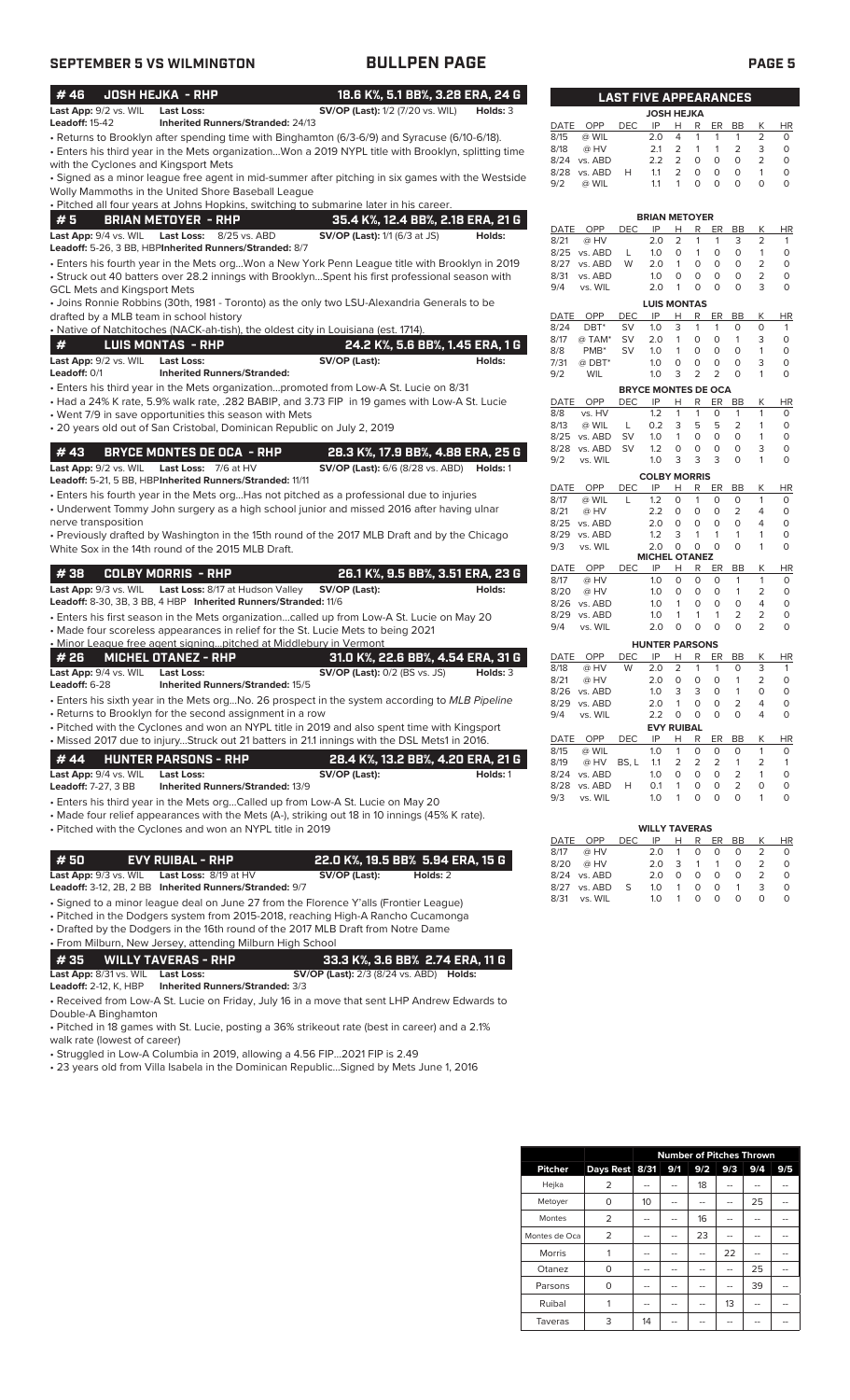### **SEPTEMBER 5 VS WILMINGTON HIGH/LOW & CHARTS PAGE 6**

| INDIVIDUAL PITCHING HIGHS                                                 |
|---------------------------------------------------------------------------|
|                                                                           |
|                                                                           |
| Most Home Runs Allowed, Game4 (2x, Jose Butto, 6/6 at Jersey Shore)       |
| Most Strikeouts, Game, Starter 9 (2x, Connor Grey, 7/16 vs. Jersey Shore) |
|                                                                           |
|                                                                           |
|                                                                           |
|                                                                           |
|                                                                           |
|                                                                           |
|                                                                           |
|                                                                           |

| TEAM PITCHING HIGHS                                                       |  |
|---------------------------------------------------------------------------|--|
|                                                                           |  |
|                                                                           |  |
|                                                                           |  |
|                                                                           |  |
|                                                                           |  |
|                                                                           |  |
|                                                                           |  |
|                                                                           |  |
|                                                                           |  |
|                                                                           |  |
|                                                                           |  |
|                                                                           |  |
| Most Walks Allowed, Extra Innings 6 (6/23 vs. Jersey Shore - 10 innings)  |  |
|                                                                           |  |
|                                                                           |  |
| Most Pitchers Used, Extra Innings 5 (5/23 vs. Hudson Valley - 12 innings) |  |
|                                                                           |  |

|                                                                                    | <b>TEAM MISCELLANEOUS</b>                                          |
|------------------------------------------------------------------------------------|--------------------------------------------------------------------|
| Longest Game, Time, Nine-Inning Game 4:15 (8/18 at Hudson Valley)                  |                                                                    |
| Longest Game, Time, Extra-Inning Game3:30 (6/23 vs. Jersey Shore - 10 innings)     |                                                                    |
| Shortest Game, Time Nine-Inning Game.  2:20 (2x, 5/18 vs. HV & 8/14 at Wilmington) |                                                                    |
|                                                                                    |                                                                    |
|                                                                                    |                                                                    |
|                                                                                    |                                                                    |
|                                                                                    |                                                                    |
|                                                                                    |                                                                    |
|                                                                                    |                                                                    |
|                                                                                    |                                                                    |
|                                                                                    |                                                                    |
|                                                                                    |                                                                    |
|                                                                                    |                                                                    |
| OUTFIELD ASSISTS (12)                                                              | $\mathcal{L}^{\text{max}}_{\text{max}}$<br><b>RECORD BREAKDOWN</b> |

### **OUTFIELD ASSISTS (12) TOTAL**

| Duplantis<br>Ashford<br>Molina | 6<br>3 | 8/20 at HV<br>7/23 vs. WIL<br>5/21 vs. HV |
|--------------------------------|--------|-------------------------------------------|
| Winaker                        |        | 5/6 at ASH                                |
| <b>Bohanek</b>                 |        | 7/6 at HV                                 |

| UNIFORM RECORDS           |              |  |  |  |
|---------------------------|--------------|--|--|--|
| Home White                | $11 - 5$     |  |  |  |
| <b>Road Gray</b>          | $15-32$      |  |  |  |
| <b>Championship Gold</b>  | $10 - 14$    |  |  |  |
| <b>Coney Island</b>       | $0 - 4$      |  |  |  |
| Los Jefes                 | $1 - \Omega$ |  |  |  |
| <b>Black Mets Jerseys</b> | $2 - 1$      |  |  |  |

| (LAST)           |                               |  |
|------------------|-------------------------------|--|
| at HV            |                               |  |
| vs. WIL          |                               |  |
| vs. HV<br>at ASH |                               |  |
| at HV            |                               |  |
|                  |                               |  |
|                  |                               |  |
|                  |                               |  |
|                  |                               |  |
|                  |                               |  |
|                  |                               |  |
|                  |                               |  |
| $1 - 5$          |                               |  |
|                  |                               |  |
| $-32$            |                               |  |
|                  |                               |  |
| $-14$            |                               |  |
|                  | Score 4 or More Runs 36-19    |  |
| $0 - 4$          |                               |  |
|                  |                               |  |
| $1 - 0$          | Do Not Allow a Home Run 22-21 |  |
| $2 - 1$          | Hit More Home Runs  24-11     |  |
|                  | Opponent Hits More HRs3-25    |  |
|                  |                               |  |
|                  |                               |  |
|                  |                               |  |
|                  |                               |  |
|                  |                               |  |
|                  |                               |  |
|                  |                               |  |
|                  |                               |  |
|                  | Opponent Scores First 13-42   |  |
|                  |                               |  |
|                  |                               |  |
|                  |                               |  |
|                  |                               |  |
|                  |                               |  |
|                  |                               |  |
|                  |                               |  |
|                  |                               |  |
|                  |                               |  |
|                  |                               |  |
|                  |                               |  |
|                  |                               |  |
| <b>Date</b>      | vs. RHP Starters  24-36       |  |
| at HV            |                               |  |

### **MISC. WINS**

| Come from Behind Wins 16 (8/27 vs. ABD) |
|-----------------------------------------|
| Wins in Last At-Bat7 (8/27 vs. ABD)     |
|                                         |

| INDIVIDUAL BATTING HIGHS                                                    |
|-----------------------------------------------------------------------------|
|                                                                             |
|                                                                             |
|                                                                             |
|                                                                             |
|                                                                             |
|                                                                             |
|                                                                             |
| Home Runs, Consecutive Games Three games (2x, last: Luke Ritter, 6/18-6/21) |
|                                                                             |
|                                                                             |
|                                                                             |
|                                                                             |
|                                                                             |
|                                                                             |
|                                                                             |
| Most Extra-Base Hits, Game 3 (3x, Cody Bohanek, 6/15 at Wilmington)         |
|                                                                             |
| <b>TEAM BATTING HIGHS</b>                                                   |
|                                                                             |
|                                                                             |
|                                                                             |
|                                                                             |
|                                                                             |
|                                                                             |
|                                                                             |
|                                                                             |
|                                                                             |
|                                                                             |
|                                                                             |
|                                                                             |
|                                                                             |
|                                                                             |
|                                                                             |
|                                                                             |
|                                                                             |
|                                                                             |
|                                                                             |

LOB, Extra Innings........................................................13 (6/23 vs. Jersey Shore - 10 innings) .3 (5x, 7/7 at Hudson Valley - 10 innings)

### **FIELDING**

Most Errors, Team, Game...............................................................................6 (5/7 at Asheville) Most Errors, Individual, Game....... 2 (7x, last: Ronny Mauricio, 7/30 at Jersey Shore G2) Most Double Plays Turned, Nine-Inning Game.............................3 (2x 8/27 vs. Aberdeen) Consecutive Errorless Games, Team...

### **STARTERS BY POSITION**

**C-** Alvarez (42), Mena (23), Uriarte (19), Senger (9), Gaddis (7), Campos (2)

**1B-** Genord (49), Vasquez (34), Bohanek (9), Ritter (8), Winaker (2), Martinez (1)

**2B-** Ritter (47), Gonzalez (34), Walters (12), Fermin (4), Peroza (2), Tiberi (1), Struble (1), McNeil (1), Bohanek (1)

**3B-** Baty (41), Bohanek (21), Peroza (20), Tiberi (7), Fermin (7), Gonzalez (3), Gaddis (1), Palmer (1)

**SS-** Mauricio (83), Gonzalez (7), Bohanek (6), Walters (4), Fermin (3)

**LF-** Duplantis (47), Tiberi (12), Ashford (12), Suozzi (10), Vasquez (7), Bohanek (5), Baty (3), Murphy (2), Palmer (2), Winaker (1), Kleszcz (1), Struble (1)

**CF-** Duplantis (46), Hernandez (23), Palmer (16), Mangum (8), Hernandez (8), Molina (6), Ota (2), Murphy (2), Ashford (1)

**RF-** Ashford (40), Struble (15), Molina (10), Kleszcz (6), Palmer (5), Bohanek (5), Murphy (5), Winaker (4), Hernandez (4), Martinez (3), Suozzi (3), Ota (1), Murphy (1)

**DH-** Alvarez (30), Mauricio (11), Genord (8), Vasquez (8), Baty (7), Gaddis (6), Ritter (4), Ashford (3), Bohanek (3), Tiberi (3), Hernandez (3), Peroza (3), Senger (2), Mena (2), Walters (2), Fermin (2), Titus (2), Gonzalez (2), Mangum (1), Struble (1),

### **STARTERS BY BATTING ORDER**

**1st -** Duplantis (84), Bohanek (5), Palmer (4), Struble (3), Tiberi (2), Mangum (2), Ashford (1), McNeil (1)

**2nd -** Bohanek (19), Palmer (19), Fermin (15), Mauricio (11), Duplantis (8), Ashford (6), Gonzalez (6), Mangum (5), Winaker (4), Tiberi (3), Struble (3), Walters (2), Alvarez (2), Ritter (1)

**3rd -** Mauricio (84), Baty (15), Alvarez (2), Martinez (1)

**4th-** Alvarez (41), Baty (37), Ritter (9), Vasquez (9), Genord (2), Martinez (2), Peroza (2) **5th-** Vasquez (28), Alvarez (26), Ritter (17), Peroza (6), Bohanek (5), Genord (5), Senger (4), Ashford (4), Gonzalez (3), Ota (2), Fermin (1), Hernandez (1),

**6th-** Ritter (21), Genord (18), Ashford (14), Peroza (12), Gonzalez (11), Bohanek (7), Hernandez (3), Senger (3), Mena (2), Winaker (2), Kleszcz (2), Vasquez (1), Fermin (1), Ota (1), Suozzi (1) Tiberi (1), Uriarte (1)

**7th-** Genord (24), Ashford (15), Gonzalez (15), Ritter (9), Tiberi (5), Vasquez (4), Bohanek (4), Peroza (3), Ashford (3), Senger (3), Uriarte (3), Hernandez (2), Kleszcz (2), Walters (2), Mena (2), Murphy (2), Gaddis (2), Suozzi (1), Winaker (1),

**8th-** Tiberi (11), Ashford (11), Hernandez (10), Genord (9), Uriarte (8), Mena (8), Gaddis (8), Vasquez (6), Walters (6), Gonzalez (6), Murphy (4), Bohanek (3), Suozzi (3), Kleszcz (2), Ritter (1), Peroza (1), Senger (1), Molina (1), Struble (1), Titus (1), Campos (1)

**9th-** Molina (16), Hernandez (14), Mena (12), Struble (8), Suozzi (8), Walters (7), Bohanek (8), Uriarte (7), Gaddis (6), Gonzalez (4), Murphy (3), Mangum (2), Kleszcz (2), Campos (1), Tiberi  $(1)$ , Titus

| 11, 110311               |               |    |            |     |    |      |                          |              |    |                  |                   |  |  |
|--------------------------|---------------|----|------------|-----|----|------|--------------------------|--------------|----|------------------|-------------------|--|--|
| <b>CATCHERS STEALING</b> |               |    |            |     |    |      | <b>MULTI-RUN INNINGS</b> |              |    |                  |                   |  |  |
| <b>Name</b>              | <b>CS</b>     |    | <b>ATT</b> | PCT |    | Runs |                          | <b>Times</b> |    |                  | Last              |  |  |
| Alvarez                  | 16            |    | 59         | 27% |    |      |                          |              |    |                  | 8th, 8/18 at HV   |  |  |
| Gaddis                   | O             |    | 0%<br>4    |     |    | 6    |                          | 3            |    | 4th, 8/10 at WIL |                   |  |  |
| Mena                     | 4             |    | 12%<br>33  |     |    | 5    |                          | 9            |    |                  | 6th, 9/3 vs. WIL  |  |  |
| Senger                   | $\mathcal{P}$ |    | 10<br>20%  |     |    | 4    |                          | 10           |    |                  | 7th, 8/24 vs. ABD |  |  |
| Uriarte                  | 11            |    | 31         | 35% |    | 3    |                          | 33           |    |                  | 5th, 8/31 vs. WIL |  |  |
| Team                     | 33            |    | 142        | 23% |    | 2    |                          | 55           |    |                  | 2nd, 8/26 vs. ABD |  |  |
|                          | 11            | 2  | B          | 4   | 5  | 6    | 7                        | 8            | 9  | $10+$            | <b>TOTALS</b>     |  |  |
| <b>OPPONENTS</b>         | 62            | 67 | 74         | 57  | 46 | 59   | 46                       | 56           | 34 | 6                | 485               |  |  |

**BKLYN 49 39 47 57 45 60 52 68 24 6 435**

**Name Umpire Date** Joe GenordDylan Bradley 7/9 at HV Ed Blankmeyer Joe Belangia 7/11 at HV Ed BlankmeyerRay Valero 8/20 at HV<br>Ronny MauricioRay Valero 8/20 at HV Ronny MauricioRay Valero **EJECTIONS**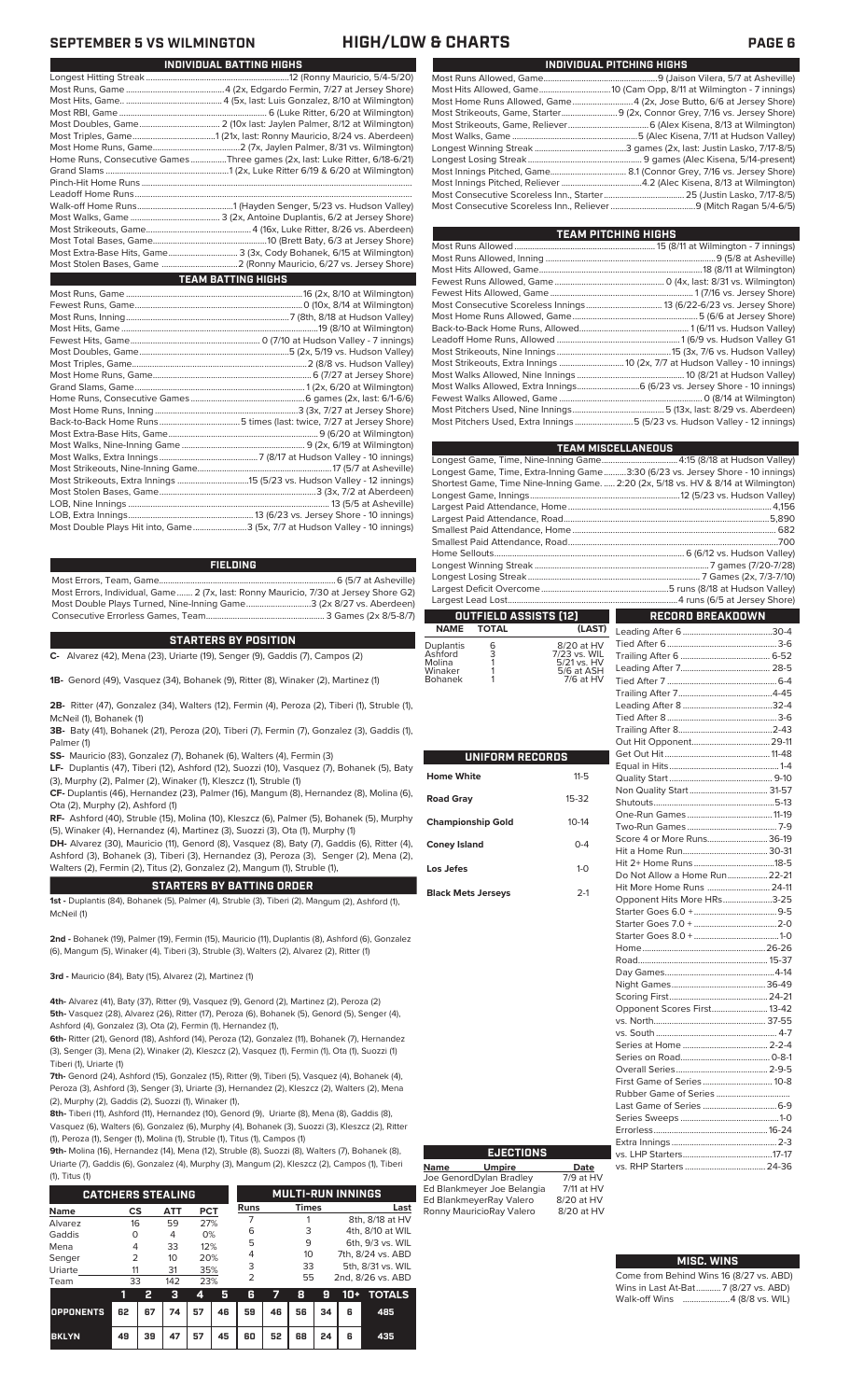## **SEPTEMBER 5 VS WILMINGTON GAME BY GAME RESULTS PAGE 7**

|             | <b>GAME-BY-GAME RESULTS</b> |                      |                |                      |               |                   |         |                                                                         |                                            |                                              |             |                   |
|-------------|-----------------------------|----------------------|----------------|----------------------|---------------|-------------------|---------|-------------------------------------------------------------------------|--------------------------------------------|----------------------------------------------|-------------|-------------------|
| <b>DATE</b> | GM#                         | <b>OPPONENT</b>      | W-L/TIME SCORE |                      | <b>RECORD</b> | <b>POSITION</b>   | GA/GB   | <b>WINNING PITCHER</b>                                                  | <b>LOSING PITCHER</b>                      | <b>SAVE</b>                                  | <b>TIME</b> | <b>ATTENDANCE</b> |
| 5/4         | $\mathbf{1}$                | at Asheville         | W              | $8 - 2$              | $1 - 0$       | T <sub>1st</sub>  | $+1$    | Josh Walker (1-0)                                                       | Blair Henley (0-1)                         |                                              | 3:16        | 1,200             |
| 5/5         | $\overline{2}$              | at Asheville         | L              | $6-1$                | $1 - 1$       | T <sub>2</sub> nd | $-1$    | Chandler Casey (1-0)                                                    | Jose Butto (1-0)                           |                                              | 3:26        | 1,200             |
| 5/6         | 3                           | at Asheville         | L              | $11 - 4$             | $1 - 2$       | T3rd              | $-2$    | Matt Ruppenthal (1-0)                                                   | Oscar Rojas (0-1)                          |                                              | 3:10        | 1,200             |
| 5/7         | 4                           | at Asheville         | L              | $13 - 7$             | $1 - 3$       | T3rd              | -3      | R.J. Freure (1-0)                                                       | Jaison Vilera (0-1)                        |                                              | 3:44        | 1,200             |
| 5/8         | 5                           | at Asheville         | W              | $16-12$              | $2 - 3$       | T3rd              | $-3$    | Alec Kisena (1-0)                                                       | Juan Pablo Lopez (1-0)                     |                                              | 3:52        | 1,200             |
| 5/9         |                             | at Asheville         |                |                      |               |                   |         | Cancelled due to non-COVID-related illness                              |                                            |                                              |             |                   |
| 5/10        |                             | OFF DAY              |                |                      |               |                   |         |                                                                         |                                            |                                              |             |                   |
| 5/11        | 6                           | at Greenville        | W              | $6-1$                | $3-3$         | 2 <sub>nd</sub>   | $-2.5$  | Josh Walker (2-0)                                                       | Jay Groome (0-2)                           |                                              | 3:00        | 1,995             |
| 5/12        | 7                           | at Greenville        | W              | $3 - 2$              | $4 - 3$       | 2 <sub>nd</sub>   | $-1.5$  | Brian Metoyer (1-0)                                                     | Yusniel Padron-Artilles (0-2)              | Mitch Ragan (1)                              | 3:14        | 1,819             |
| 5/13        | 8                           | at Greenville        | L              | $8 - 2$              | $4 - 4$       | 2 <sub>nd</sub>   | $-2.5$  | Chris Murphy (1-1)                                                      | Oscar Rojas (0-2)                          |                                              | 3:21        | 2,485             |
| 5/14        | 9                           | at Greenville        | L              | $5-1$                | $4 - 5$       | 4th               | $-2.5$  | Brayan Bello (2-0)                                                      | Alec Kisena (1-1)                          |                                              | 2:54        | 2,732             |
| 5/15        | 10                          | at Greenville        | L              | $8 - 4$              | $4-6$         | 4th               | $-3.5$  | Yorvin Pantoja (1-0)                                                    | Brian Metoyer (1-1)                        |                                              | 2:52        | 2,883             |
| 5/16        | 11                          | at Greenville        | L              | $10-9$               | $4 - 7$       | 4th               | $-3.5$  | Jake Wallace (1-0)                                                      | Eric Orze (0-1)                            |                                              | 3:09        | 2,818             |
| 5/17        |                             | OFF DAY              |                |                      |               |                   |         |                                                                         |                                            |                                              |             |                   |
| 5/18        | 12                          | <b>Hudson Valley</b> | L              | $4-3$                | $4-8$         | 5th               | $-4.5$  | Zach Greene (1-1)                                                       | Andrew Edwards (0-1)                       |                                              | 2:29        | 1,315             |
| 5/19        | 13                          | <b>Hudson Valley</b> | W              | 14-0                 | $5-8$         | 5th               | $-3.5$  | Allan Winans (1-0)                                                      | Jhony Brito (0-1)                          |                                              | 3:01        | 810               |
| 5/20        | 14                          | <b>Hudson Valley</b> | г              | $6-1$                | $5-9$         | 5th               | $-3.5$  | Luis Medina (2-0)                                                       | Jaison Vilera (0-2)                        |                                              | 2:42        | 682               |
| 5/21        | 15                          | <b>Hudson Valley</b> | W              | $4-1$                | $6-9$         | 5th               | $-3.5$  | Josh Walker (3-0)                                                       | Josh Maciejewski (2-1)                     | Eric Orze (1)                                | 2:33        | 998               |
| 5/22        | 16                          | <b>Hudson Valley</b> | г              | $5-3$                | $6-10$        | 5th               | $-4.5$  | Ken Waldichuk (1-0)                                                     | Cam Opp (0-1)                              |                                              | 3:14        | 1,624             |
| 5/23        | 17                          | <b>Hudson Valley</b> | W              | $6-5(12)$            | $7-10$        | 5th               | $-3.5$  | Josh Hejka (1-0)                                                        | Zach Greene (1-2)                          |                                              | 3:24        | 1,261             |
| 5/24        |                             | OFF DAY              |                |                      |               |                   |         |                                                                         |                                            |                                              |             |                   |
| 5/25        | 18                          | Aberdeen             | L              | $8-1$                | $7 - 11$      | 5th               | $-4.5$  | Drew Rom (2-0)                                                          | Oscar Rojas (0-3)                          |                                              | 2:52        | 861               |
| 5/26        | 19                          | Aberdeen             |                |                      |               |                   |         | 5/26 game postponed due to rain, makeup scheduled for doubleheader 5/27 |                                            |                                              |             |                   |
| 5/27        | 19                          | Aberdeen             | г              | $6-2(7)$             | $7-12$        | 5th               | $-5.5$  | Grayson Rodriguez (3-0)                                                 | Jaison Vilera (0-3)                        |                                              | 2:14        |                   |
|             | 20                          | Aberdeen             | г              | $10-1(7)$            | $7-13$        | 5th               | $-6.5$  | Morgan McSweeney (2-0)                                                  | Cam Opp (0-2)                              |                                              | 2:37        | 926               |
| 5/28        | 21                          | Aberdeen             |                |                      |               |                   |         | 5/28 game postponed due to rain, makeup scheduled for doubleheader 8/25 |                                            |                                              |             |                   |
| 5/29        | 21                          | Aberdeen             | L              | $4-1$                | $7-14$        | 5th               | $-7.5$  | <b>Garrett Stallings (3-1)</b>                                          | Alec Kisena (1-2)                          | <b>Connor Gillispie (1)</b>                  | 2:52        | 1,509             |
| 5/30        | 22                          | Aberdeen             |                |                      |               |                   |         | 5/30 game posted to a later date to be determined                       |                                            |                                              |             |                   |
| 5/31        |                             | OFF DAY              |                |                      |               |                   |         |                                                                         |                                            |                                              |             |                   |
|             |                             |                      |                |                      |               |                   |         | MAY [7-14]                                                              |                                            |                                              |             |                   |
| 6/1         | 22                          | at Jersey Shore      | W              | $11 - 5$             | $8-14$        | T4th              | $-7.5$  | Jose Butto (1-1)                                                        | Josh Hendrickson (0-1)                     |                                              | 3:03        | 2,077             |
| 6/2         | 23                          | at Jersey Shore      | L              | $4-1$                | $8 - 15$      | 5th               | $-8.5$  | Carlo Reyes (1-0)                                                       | Justin Lasko (0-1)                         | Blake Brown (1)                              | 2:44        | 1,591             |
| 6/3         | 24                          | at Jersey Shore      | W              | $6 - 4$              | $9 - 15$      | 4th               | $-8.5$  | Bryce Montes de Oca (1-0)                                               | Jack Perkins (0-1)                         | Brian Metoyer (1)                            | 3:15        | 1,473             |
| 6/4         | 25                          | at Jersey Shore      | L              | $5-4(7)$             | $9-16$        | 5th               | $-9.0$  | Aneurys Zabala (2-2)                                                    | Allan Winans (1-1)                         |                                              | 2:12        | 2,399             |
| 6/5         | 26                          | at Jersey Shore      | L              | $5 - 4$              | $9 - 17$      | 5th               | $-9.0$  | Mike Adams (1-1)                                                        | Mitch Ragan (0-1)                          |                                              | 2:36        | 2,122             |
| 6/6         | 27                          | at Jersey Shore      | L              | $11-6$               | $9-18$        | 5th               | $-9.5$  | Nick Lackney (1-0)                                                      | Jose Butto (1-2)                           |                                              | 3:31        | 2,041             |
| 6/7         |                             | OFF DAY              |                |                      |               |                   |         |                                                                         |                                            |                                              |             |                   |
| 6/9         | 28                          | <b>Hudson Valley</b> | L              |                      | $9-19$        | 5th               | $-10.5$ | Tanner Myatt (1-0)                                                      |                                            |                                              | 2:22        |                   |
|             | 29                          | <b>Hudson Valley</b> | W              | $3-2(7)$<br>$5-3(7)$ | 10-19         | 5th               | $-9.5$  | Eric Orze (1-1)                                                         | Justin Lasko (0-2)<br>Luis Medina (2-1)    | Justin Wilson (1)<br>Bryce Montes de Oca (1) | 2:02        | 1,211             |
| 6/10        | 30                          | <b>Hudson Valley</b> | L              | $1 - 0$              | 10-20         | 5th               | $-9.5$  | <b>Barrett Loseke (2-1)</b>                                             | Cam Opp (0-3)                              | Zach Greene (1)                              | 2:37        | 1,396             |
| 6/11        | 31                          | <b>Hudson Valley</b> | г              | $8-0$                | $10 - 21$     | 5th               | $-9.5$  | Ken Waldichuk (2-0)                                                     | Jaison Vilera (0-4)                        |                                              | 3:06        | 1,597             |
| 6/12        | 32                          | <b>Hudson Valley</b> | L              | $5-4$                | 10-22         | 5th               | $-9.5$  | Nelson Alvarez (2-0)                                                    | Bryce Montes de Oca (1-1)                  | Justin Wilson (2)                            | 3:22        | 2,194             |
| 6/13        | 33                          | <b>Hudson Valley</b> | L              | $5-0$                | $10 - 23$     | 5th               | $-9.5$  | Hayden Wesneski (1-1)                                                   | Allan Winans (1-2)                         |                                              | 2:50        | 1,749             |
| 6/14        |                             | OFF DAY              |                |                      |               |                   |         |                                                                         |                                            |                                              |             |                   |
| 6/15        | 34                          | at Wilmington        | W              | $3-1$                | $11 - 23$     | 5th               | $-8.5$  | Brian Metoyer (2-1)                                                     | Zach Brzykcy (2-1)                         | Andrew Edwards (1)                           | 2:21        | 1,188             |
| 6/16        | 35                          | at Wilmington        | L              | $5 - 2$              | $11 - 24$     | 5th               | $-9.5$  | Amos Willingham (1-0)                                                   | Eric Orze (1-2)                            | Reid Schaller (3)                            | 2:51        | 700               |
| 6/17        | 36                          | at Wilmington        | L              | $8 - 4$              | $11 - 25$     | 5th               | $-10.5$ | Joan Adon (3-1)                                                         | Alec Kisena (1-3)                          |                                              | 2:54        | 1,009             |
| 6/18        | 37                          | at Wilmington        | W              | $7-5$                | 12-25         | 5th               | $-10$   | Mitch Ragan (1-1)                                                       | Reid Schaller (1-1)                        |                                              | 2:52        | 2,565             |
| 6/19        | 38                          | at Wilmington        | L              | $9 - 8$              | 12-26         | 5th               | $-11$   | Christian Vann (2-0)                                                    | Andrew Edwards (0-2)                       |                                              | 3:26        | 1,899             |
| 6/20        | 39                          | at Wilmington        | W              | $13-1$               | 13-26         | 5th               | $-11$   | Justin Lasko (1-2)                                                      | Alfonso Hernanndez (0-1)                   |                                              | 2:44        | 2,722             |
| 6/21        |                             | OFF DAY              |                |                      |               |                   |         |                                                                         |                                            |                                              |             |                   |
| 6/22        | 40                          | <b>Jersey Shore</b>  | L              | $7-5$                | 13-27         | 5th               | $-12$   | Manuel Silva (1-0)                                                      | Jaison Vilera (0-5)                        | Aneurys Zabala (3)                           | 3:01        | 2,307             |
| 6/23        | 41                          | <b>Jersey Shore</b>  | W              | $3-2(10)$            | 14-27         | 5th               | $-12$   | Mitch Ragan (2-1)                                                       | Andrew Brown (2-2)                         |                                              | 3:30        | 1,595             |
| 6/24        | 42                          | <b>Jersey Shore</b>  | L              | $3-0$                | 14-28         | 5th               | $-13$   | Kevin Gowdy (2-3)                                                       | Jose Butto (1-3)                           | Blake Brown (2)                              | 2:52        | 1,906             |
| 6/25        | 43                          | <b>Jersey Shore</b>  | W              | $7-2$                | 15-28         | 5th               | $-13$   |                                                                         |                                            |                                              | 2:44        | 2,194             |
|             | 44                          | <b>Jersey Shore</b>  | W              | $8-5$                | 16-28         | 5th               | -13     | Cam Opp (1-3)<br><b>Michel Otanez (1-0)</b>                             | Jonathan Hughes (2-3)<br>Mark Potter (0-2) |                                              | 3:13        |                   |
| 6/26        |                             |                      |                |                      |               |                   |         |                                                                         |                                            |                                              |             | 2,363             |
| 6/27        | 45                          | <b>Jersey Shore</b>  | L              | $3-0$                | 16-29         | 5th               | -13     | Dominic Pipkin (2-0)                                                    | Justin Lasko (1-3)                         | Blake Brown (3)                              | 2:43        | 2,253             |
| 6/28        |                             | OFF DAY              |                |                      |               |                   |         |                                                                         |                                            |                                              |             |                   |
| 6/29        | 46                          | at Aberdeen          | L              | $7-3$                | 16-30         | 5th               | $-14$   | Garrett Stallings (4-3)                                                 | Alec Kisena (1-4)                          | Garrett Farmer (4)                           | 2:40        | 1,347             |
| 6/30        | 47                          | at Aberdeen          | L              | $2-1(7)$             | 16-31         | 5th               | $-14.5$ | Clayton McGinness (1-1)                                                 | Jose Butto (1-4)                           | Logan Gillaspie (1)                          | 1:53        |                   |
|             | 48                          | at Aberdeen          | W              | $7-6(7)$             | 17-31         | 5th               | $-14.5$ | Jaison Vilera (1-5)                                                     | Kade Strowd (0-2)                          | Mitch Ragan (2)                              | 2:31        | 2,405             |
|             |                             |                      |                |                      |               |                   |         | <b>JUNE [10-17]</b>                                                     |                                            |                                              |             |                   |
| 7/1         | 49                          | at Aberdeen          | L              | $2-0(6)$             | 17-32         | 5th               | $-15$   | Drew Rom (5-0)                                                          | Cam (1-4)                                  |                                              | 1:50        | 1,077             |
| 7/2         | 50                          | at Aberdeen          | W              | $6 - 5$              | 18-32         | 5th               | $-14$   | Colby Morris (1-0)                                                      | Connor Gillispie (4-4)                     | Bryce Montes de Oca (2)                      | 3:56        | 2,004             |
| 7/3         | 51                          | at Aberdeen          | L              | $4 - 3$              | 18-33         | 5th               | $-14.5$ | Xavier Moore (1-0)                                                      | Mitch Ragan (2-2)                          |                                              | 3:00        | 4,668             |
| 7/4         | 52                          | at Aberdeen          | L              | $7 - 2$              | 18-34         | 5th               | $-15.5$ | Garrett Stallings (5-3)                                                 | Alec Kisena (1-5)                          |                                              | 2:31        | 3,001             |
| 7/5         |                             | OFF DAY              |                |                      |               |                   |         |                                                                         |                                            |                                              |             |                   |
| 7/6         | 53                          | at Hudson Valley     | L              | $9 - 7$              | 18-35         | 5th               | $-16.5$ | Charlie Ruegger (4-4)                                                   | Bryce Montes de Oca (1-2)                  | Derek Craft (2)                              | 3:15        | 1,687             |
| 7/7         | 54                          | at Hudson Valley     | L              | $3-2(10)$            | 18-36         | 5th               | $-17.5$ | Barrett Loseke (3-1)                                                    | Josh Hejka (1-1)                           |                                              | 2:55        | 2,688             |
| 7/8         | 55                          | at Hudson Valley     | 7:05 p.m.      |                      |               |                   |         | Game postponed due to rain, doubleheader scheduled for 7/10             |                                            |                                              |             |                   |
| 7/9         | 55                          | at Hudson Valley     | L              | $6 - 4$              | 18-37         | 5th               | $-18.5$ | Jhony Brito (3-3)                                                       | Cam Opp (1-5)                              |                                              | 3:06        | 3,896             |
| 7/10        | 56                          | at Hudson Valley     | L              | $7-1(7)$             | 18-38         | 5th               | $-19.5$ | Mitch Spence (3-1)                                                      | Connor Grey (0-1)                          |                                              | 2:22        |                   |
|             | 57                          | at Hudson Valley     |                | $5-0(7)$             | 18-39         | 5th               | $-20.5$ | Nick Ernst (4-0)                                                        | Justin Lasko (1-4)                         |                                              | 2:03        | 3,111             |

7/11 58 at Hudson Valley W 10-3 19-39 5th -19.5 Josh Hejka (2-1) Shawn Semple (3-1) 3:20 2,892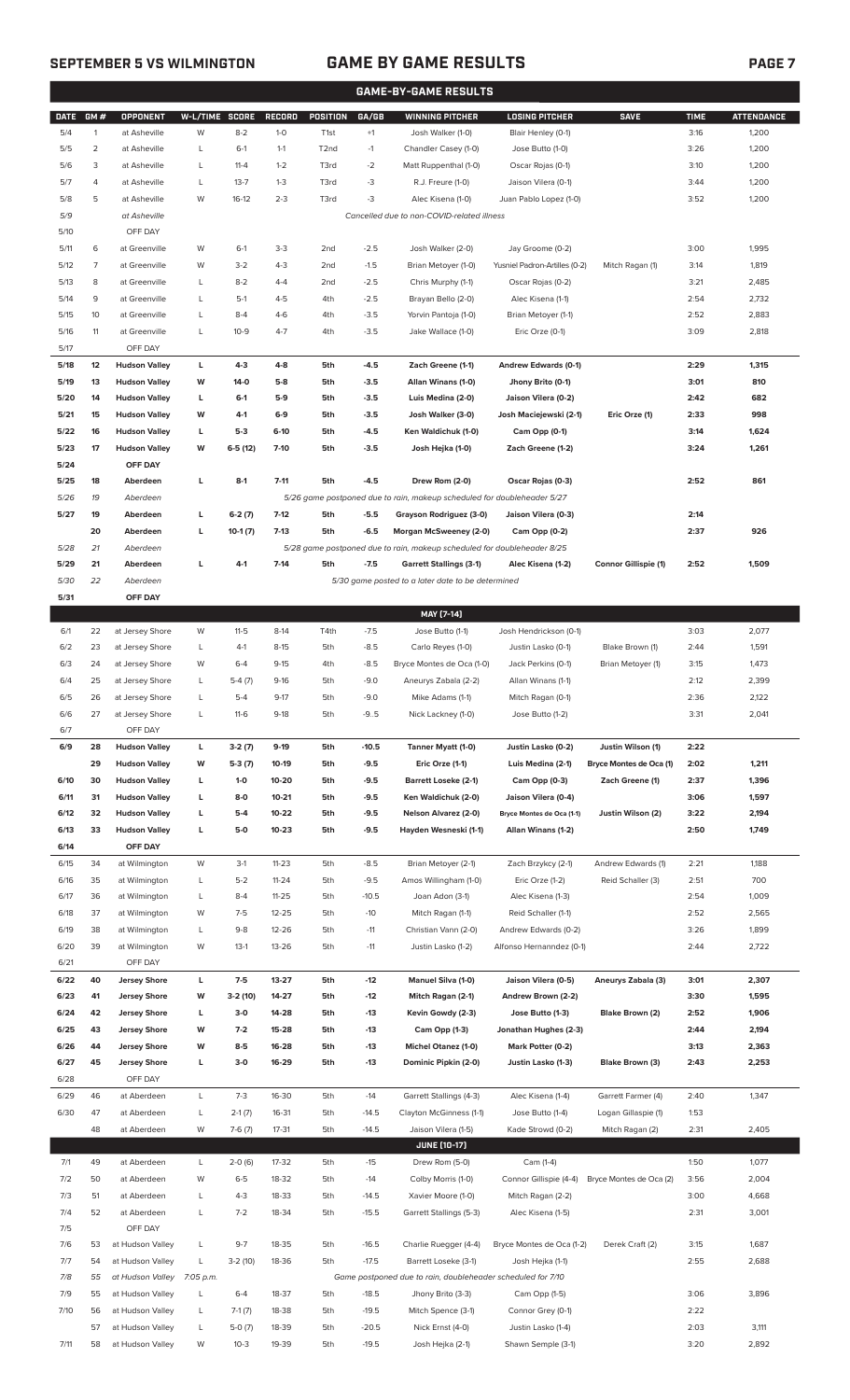# **SEPTEMBER 5 VS WILMINGTON GAME-BY-GAME PAGE 8**

| <b>DATE</b> | <b>GM#</b> | OPPONENT             | W-L/TIME SCORE |           | RECORD | POSITION | GA/GB   | <b>WINNING PITCHER</b>                                      | <b>LOSING PITCHER</b>        | <b>SAVE</b>                | <b>TIME</b> | <b>ATTENDANCE</b> |
|-------------|------------|----------------------|----------------|-----------|--------|----------|---------|-------------------------------------------------------------|------------------------------|----------------------------|-------------|-------------------|
| 7/12        |            | OFF DAY              |                |           |        |          |         |                                                             |                              |                            |             |                   |
| 7/13        | 59         | <b>Jersey Shore</b>  | W              | $1 - 0$   | 20-39  | 5th      | $-19.5$ | Michel Otanez (2-0)                                         | Blake Brown (0-1)            |                            | 2:34        | 2,681             |
| 7/14        | 60         | <b>Jersey Shore</b>  | L              | $3-2$     | 20-40  | 5th      | $-19.5$ | Carlo Reyes (2-1)                                           | Andrew Edwards (0-3)         |                            | 3:13        | 1,898             |
| 7/15        | 61         | <b>Jersey Shore</b>  | L              | $13-3$    | 20-41  | 5th      | $-19$   | Dominic Popkin (4-1)                                        | Cam Opp (1-6)                | Aiden Anderson (2)         | 3:24        | 1,595             |
| 7/16        | 62         | <b>Jersey Shore</b>  | W              | $6-1$     | 21-41  | 5th      | -19     | Connor Grey (1-1)                                           | Tom Sutera (0-1)             |                            | 2:50        | 1,949             |
| 7/17        | 63         | <b>Jersey Shore</b>  | W              | $6-1$     | 22-41  | 5th      | $-19$   | Justin Lasko (2-4)                                          | Kevin Gowdy (3-5)            |                            | 2:56        | 2,422             |
| 7/18        | 64         | <b>Jersey Shore</b>  | L              | $7-1$     | 22-42  | 5th      | -20     | Carlo Reyes (3-1)                                           | Alec Kisena (1-6)            | Tyler Burch (3)            | 2:52        | 1,570             |
| 7/19        |            | OFF DAY              |                |           |        |          |         |                                                             |                              |                            |             |                   |
| 7/20        | 65         | Wilmington           | W              | $8-6$     | 23-42  | 5th      | -20     | Jaison Vilera (2-5)                                         | Evan Lee (1-3)               | Hejka                      | 3:18        | 1,086             |
| 7/21        | 66         | Wilmington           | W              | $5-3$     | 24-42  | 5th      | -20     | <b>Willy Taveras (1-0)</b>                                  | Kyle Hinton (0-1)            | Bryce Montes de Oca (3)    | 2:53        | 1,456             |
| 7/22        | 67         | Wilmington           | W              | $10 - 2$  | 25-42  | 5th      | -20     | Justin Lasko (3-4)                                          | Alex Troop (4-4)             |                            | 3:00        | 3,430             |
| 7/23        | 68         | Wilmington           | W              | $5-4$     | 26-42  | 5th      | -19     | J.T. Ginn (1-0)                                             | <b>Mitchell Parker (0-1)</b> |                            |             |                   |
| 7/24        | 69         |                      | W              | $8-3$     | 27-42  | 5th      |         |                                                             |                              |                            | 3:12        |                   |
|             |            | Wilmington           |                |           |        |          | -18     | Mitch Ragan (1-0)                                           | Joan Udon (3-4)              |                            |             | 2,924             |
| 7/25        | 70         | Wilmington           | W              | $5-4$     | 28-42  | 5th      | $-18$   | <b>Willy Taveras (2-0)</b>                                  | Kyle Hinton (0-2)            |                            | 3:12        | 1,703             |
| 7/26        |            | OFF DAY              |                |           |        |          |         |                                                             |                              |                            |             |                   |
| 7/27        | 71         | at Jersey Shore      | W              | $14 - 5$  | 29-42  | 5th      | $-17$   | Hunter Parsons (1-0)                                        | Jonathan Hughes (3-5)        |                            | 3:04        | 3,270             |
| 7/28        | 72         | at Jersey Shore      | L              | $3-1$     | 29-43  | 5th      | $-17$   | Jhordany Mezquita (2-5)                                     | Cam Opp (1-7)                | Tyler Burch (4)            | 3:04        | 2,590             |
| 7/29        | 73         | at Jersey Shore      |                |           |        |          |         | Game postponed due to rain, doubleheader scheduled for 7/30 |                              |                            |             |                   |
| 7/30        | 73         | at Jersey Shore      | W              | $4-0(7)$  | 30-43  | 5th      | $-17.5$ | Justin Lasko (4-4)                                          | Dominic Pipkin (4-2)         | Bryce Montes de Oca (4)    | 2:20        |                   |
| 7/30        | 74         | at Jersey Shore      | L              | $3-0(7)$  | 30-44  | 5th      | $-17$   | Ethan Lindow (3-4)                                          | J.T. Ginn (1-1)              |                            | 1:46        | 5,890             |
| 7/31        | 75         | at Jersey Shore      | L              | $4 - 3$   | 30-45  | 5th      | $-18$   | Victor Vargas (1-0)                                         | Alec Kisena (1-7)            | Manuel Silva (2)           | 2:49        | 4,044             |
|             |            |                      |                |           |        |          |         | <b>JULY [13-14]</b>                                         |                              |                            |             |                   |
| 8/1         | 76         | at Jersey Shore      | L              | $4 - 3$   | 30-46  | 5th      | $-19$   | Tom Sutera (2-2)                                            | Conner O'Neil (0-1)          | Blake Brown (5)            | 2:42        | 2,535             |
| 8/2         |            | OFF DAY              |                |           |        |          |         |                                                             |                              |                            |             |                   |
| 8/3         | 77         | <b>Hudson Valley</b> | L              | $5-0$     | 30-47  | 5th      | -20     | Randy Vasquez (2-0)                                         | Jaison Vilera (2-6)          |                            | 3:01        | 1,253             |
| 8/4         | 78         | <b>Hudson Valley</b> | L              | $3-2$     | 30-48  | 5th      | $-21$   | Mitch Spence (4-2)                                          | Cam Opp (1-8)                | Derek Craft (4)            | 2:58        | 2,611             |
| 8/5         | 79         | <b>Hudson Valley</b> | L              | $5-3$     | 30-49  | 5th      | $-22$   | Anderson Munoz (1-0)                                        | Justin Lasko (4-5)           | Carlos Espinal (1)         | 3:34        | 1,401             |
| 8/6         | 80         | <b>Hudson Valley</b> | W              | $9-6$     | 31-49  | 5th      | $-21$   | Michel Otanez (3-0)                                         | Matt Sauer (0-1)             | <b>Willy Taveras (1)</b>   | 3:29        | 2,473             |
|             |            |                      |                |           |        |          |         |                                                             |                              |                            |             |                   |
| 8/7         | 81         | <b>Hudson Valley</b> | W              | $5-4$     | 32-49  | 5th      | -20     | Evy Ruibal (1-0)                                            | <b>Nelson Alvarez (3-2)</b>  | Joe Cavallaro (1)          | 3:10        | 4,156             |
| 8/8         | 82         | <b>Hudson Valley</b> | W              | $5-4$     | 33-49  | 5th      | $-19$   | Colby Morris (2-0)                                          | Derek Craft (1-2)            |                            | 3:05        | 2,942             |
| 8/9         |            | OFF DAY              |                |           |        |          |         |                                                             |                              |                            |             |                   |
| 8/10        | 83         | at Wilmington        | W              | $16 - 5$  | 34-49  | 4th      | $-19$   | Conner O'Neil (1-1)                                         | Mitchell Parker (0-3)        |                            | 3:51        | 985               |
| 8/11        | 84         | at Wilmington        | L              | $15-3(7)$ | 34-50  | 5th      | $-19$   | Joan Adon (5-4)                                             | Cam Opp (1-9)                |                            | 2:40        | 1,711             |
| 8/12        | 85         | at Wilmington        | L              | $5-4$     | 34-51  | 5th      | $-20$   | Alfonso Hernandez (3-3)                                     | J.T. Ginn (1-2)              | Davis Moore (1)            | 2:42        | 1,029             |
| 8/13        | 86         | at Wilmington        | L              | $7 - 4$   | 34-52  | 5th      | $-20$   | Zach Brzykcy (4-3)                                          | Bryce Montes de Oca (1-3)    | Francys Peguero (1)        | 3:25        | 2,164             |
| 8/14        | 87         | at Wilmington        | L              | $1 - 0$   | 34-53  | 5th      | $-20$   | Alex Troop (7-4)                                            | Luc Rennie (0-1)             | Todd Peterson (1)          | 2:20        | 1,419             |
| 8/15        | 88         | at Wilmington        | Г              | $12 - 5$  | 34-54  | 5th      | $-21$   | Malvin Pena (1-3)                                           | Hunter Parsons (1-1)         |                            | 3:21        | 1,666             |
| 8/16        |            | OFF DAY              |                |           |        |          |         |                                                             |                              |                            |             |                   |
| 8/17        | 89         | at Hudson Valley     | L              | $3-2(10)$ | 34-55  | 5th      | $-22$   | Matt Minnick (4-1)                                          | Colby Morris (2-1)           |                            | 3:22        | 2,187             |
| 8/18        | 90         | at Hudson Valley     | W              | $11 - 7$  | 35-55  | 5th      | $-21$   | Hunter Parsons (2-1)                                        | Nelvin Correa (0-2)          |                            | 4:15        | 3,041             |
| 8/19        | 91         | at Hudson Valley     | L              | $7-6$     | 35-56  | 5th      | $-22$   | Charlie Ruegger (5-4)                                       | Evy Ruibal (1-1)             |                            | 3:11        | 2,687             |
| 8/20        | 92         | at Hudson Valley     | L              | $3-1$     | 35-57  | 5th      | $-23$   | Randy Vasquez (3-0)                                         | Alec Kisena (1-8)            | Carlos Espinal (2)         | 2:58        | 3,897             |
| 8/21        | 93         | at Hudson Valley     | L              | $6 - 4$   | 35-58  | 5th      | $-24$   | Mitch Spence (7-2)                                          | Luc Rennie (0-2)             | Derek Craft (7)            | 3:08        | 4,071             |
| 8/22        |            | at Hudson Valley     |                |           |        |          |         | Game postponed to 9/8 due to inclement weather              |                              |                            |             |                   |
| 8/23        |            | OFF DAY              |                |           |        |          |         |                                                             |                              |                            |             |                   |
|             |            |                      |                |           |        |          |         |                                                             |                              |                            |             |                   |
| 8/24        | 94         | Aberdeen             | W              | $9-6$     | 36-58  | 5th      | $-23$   | Evy Ruibal (2-1)                                            | <b>Adam Stauffer (0-1)</b>   | <b>Willy Tavares (2)</b>   | 3:29        | 1,626             |
| 8/25        | 95         | Aberdeen             | L              | $2-1(8)$  | 36-59  | 5th      | $-24.5$ | <b>Clayton McGinness (3-2)</b>                              | <b>Brian Metoyer (2-2)</b>   | <b>Shelton Perkins (1)</b> | 2:42        | 1,848             |
|             | 96         | Aberdeen             | W              | $1-0$     | 37-59  | 5th      | $-23.5$ | David Griffin (1-0)                                         | Connor Gillispie (4-8)       | <b>Bryce Montes De Oca</b> | 2:06        | 1,848             |
| 8/26        | 97         | Aberdeen             | L              | $12 - 5$  | 37-60  | 5th      | $-23.5$ | Ryan Watson (3-1)                                           | Alec Kisena (1-9)            | <b>Garrett Farmer (6)</b>  | 4:05        | 3,602             |
| 8/27        | 98         | Aberdeen             | W              | $6-4$     | 38-60  | 5th      | $-22.5$ | <b>Brian Metoyer (3-2)</b>                                  | Ignacio Feliz (0-3)          | <b>Willy Taveras (3)</b>   | 3:04        | 2,457             |
| 8/28        | 99         | Aberdeen             | W              | $4-1$     | 39-60  | 5th      | $-22.5$ | Jose Chacin (1-0)                                           | Conner Loeprich (0-4)        | Montes de Oca (6)          | 3:00        | 2,670             |
| 8/29        | 100        | Aberdeen             | г              | $5-1$     | 39-61  | 5th      | $-23.5$ | Jake Prizina (3-2)                                          | Jaison Vilera (2-7)          | <b>Adam Stauffer (1)</b>   | 3:28        | 2,418             |
| 8/30        |            | OFF DAY              |                |           |        |          |         |                                                             |                              |                            |             |                   |
| 8/31        | 101        | Wilmington           | W              | $5-0$     | 40-61  | 5th      | $-22.5$ | David Griffin (2-0)                                         | Seth Shuman (0-3)            |                            | 2:29        | 917               |
|             |            |                      |                |           |        |          |         | <b>AUGUST [10-14]</b>                                       |                              |                            |             |                   |
| 9/1         |            | Wilmington           |                |           |        |          |         | Game cancelled due to inclement weather                     |                              |                            |             |                   |
| 9/2         | 102        | Wilmington           | L              | $6-0$     | 40-62  | 5th      | $-22$   | <b>Evan Lee (2-3)</b>                                       | JT Ginn (1-3)                |                            | 3:05        | 909               |
| 9/3         | 103        | Wilmington           | W              | $10-1$    | 41-62  | 5th      | $-21$   | Alec Kisena (2-9)                                           | <b>Mitchell Parker (0-4)</b> |                            | 3:02        | 2,266             |
| 9/4         | 104        | Wilmington           | г              | $4-0$     | 41-63  | 5th      | $-21$   | Cole Henry (3-3)                                            | Luc Rennie (0-3)             |                            | 2:47        | 1,937             |
| 9/5         | 105        | Wilmington           | 4:00 p.m.      |           |        |          |         |                                                             |                              |                            |             |                   |
| 9/6         |            | OFF DAY              |                |           |        |          |         |                                                             |                              |                            |             |                   |
| 9/7         | 106        | at Hudson Valley     | 7:05 p.m.      |           |        |          |         |                                                             |                              |                            |             |                   |
| 9/8         |            |                      |                |           |        |          |         |                                                             |                              |                            |             |                   |
|             | 107        | at Hudson Valley     | 5:05 p.m.      |           |        |          |         |                                                             |                              |                            |             |                   |
|             | 108        | at Hudson Valley     | DH             |           |        |          |         |                                                             |                              |                            |             |                   |
| 9/9         | 109        | at Hudson Valley     | 7:05 p.m.      |           |        |          |         |                                                             |                              |                            |             |                   |
| 9/10        | 110        | at Hudson Valley     | 7:05 p.m.      |           |        |          |         |                                                             |                              |                            |             |                   |
| 9/11        | 111        | at Hudson Valley     | 6:05 p.m.      |           |        |          |         |                                                             |                              |                            |             |                   |
| 9/12        | 112        | at Hudson Valley     | 4:35 p.m.      |           |        |          |         |                                                             |                              |                            |             |                   |
| 9/13        |            | OFF DAY              |                |           |        |          |         |                                                             |                              |                            |             |                   |
| 9/14        | 113        | <b>Jersey Shore</b>  | 7:00 p.m.      |           |        |          |         |                                                             |                              |                            |             |                   |
| 9/15        | 114        | <b>Jersey Shore</b>  | 7:00 p.m.      |           |        |          |         |                                                             |                              |                            |             |                   |
| 9/16        | 115        | <b>Jersey Shore</b>  | 7:00 p.m.      |           |        |          |         |                                                             |                              |                            |             |                   |
| 9/17        | 116        | <b>Jersey Shore</b>  | 7:00 p.m.      |           |        |          |         |                                                             |                              |                            |             |                   |
| 9/18        | 117        | <b>Jersey Shore</b>  | 4:00 p.m.      |           |        |          |         |                                                             |                              |                            |             |                   |
| 9/19        | 118        | <b>Jersey Shore</b>  | 1:00 p.m.      |           |        |          |         |                                                             |                              |                            |             |                   |
|             |            |                      |                |           |        |          |         | SEPTEMBER [1-2]                                             |                              |                            |             |                   |